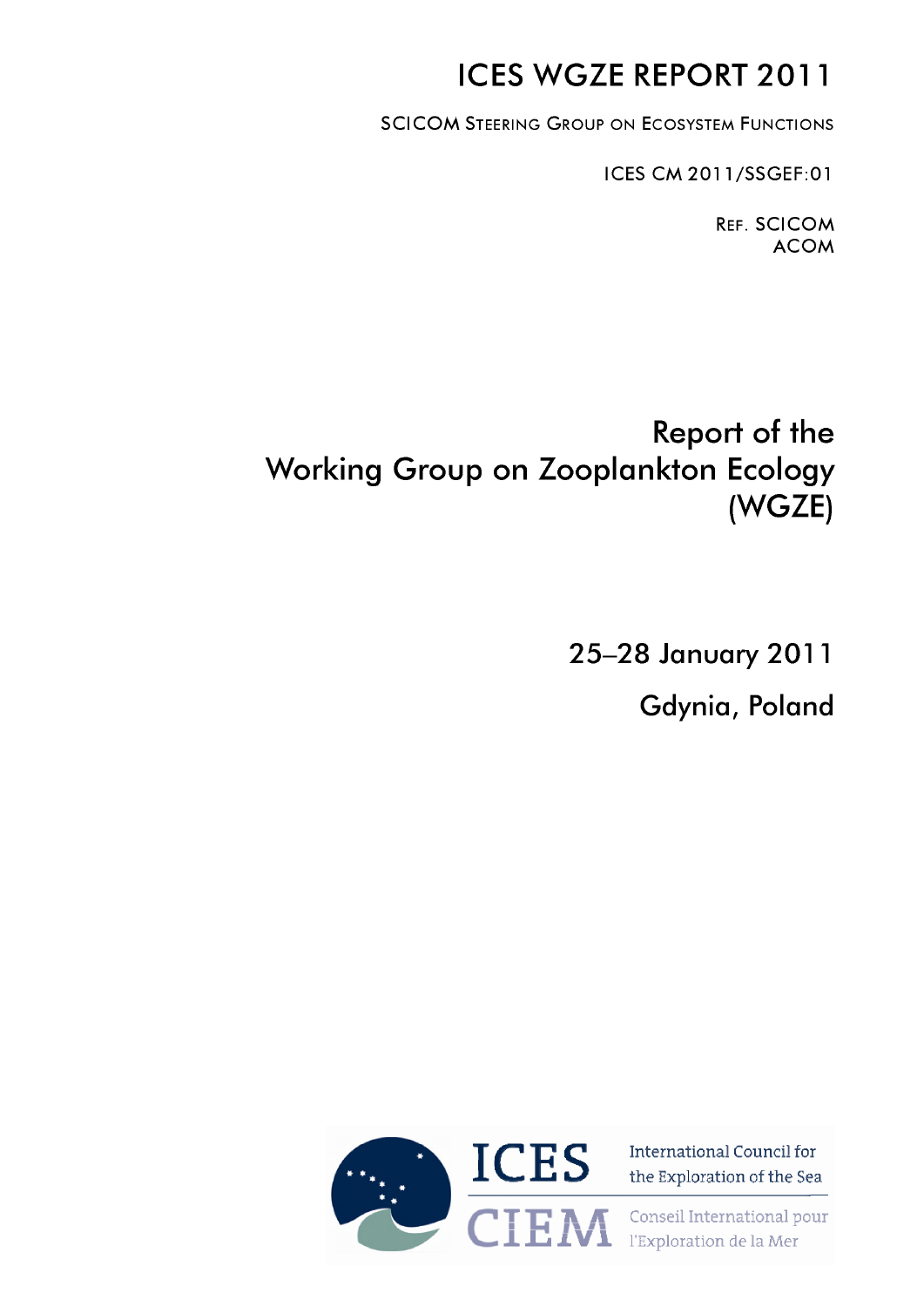# **International Council for the Exploration of the Sea Conseil International pour l'Exploration de la Mer**

**H. C. Andersens Boulevard 44-46 DK-1553 Copenhagen V Denmark Telephone (+45) 33 38 67 00 Telefax (+45) 33 93 42 15 [www.ices.dk](http://www.ices.dk) [info@ices.dk](mailto:info@ices.dk)**

**Recommended format for purposes of citation:**

**ICES. 2011. Report of the Working Group on Zooplankton Ecology (WGZE), 25-28 January 2011, Gdynia, Poland. ICES CM 2011/SSGEF:01. 31 pp.**

**For permission to reproduce material from this publication, please apply to the General Secretary.**

**The document is a report of an Expert Group under the auspices of the International Council for the Exploration of the Sea and does not necessarily represent the views of the Council.**

**© 2011 International Council for the Exploration of the Sea**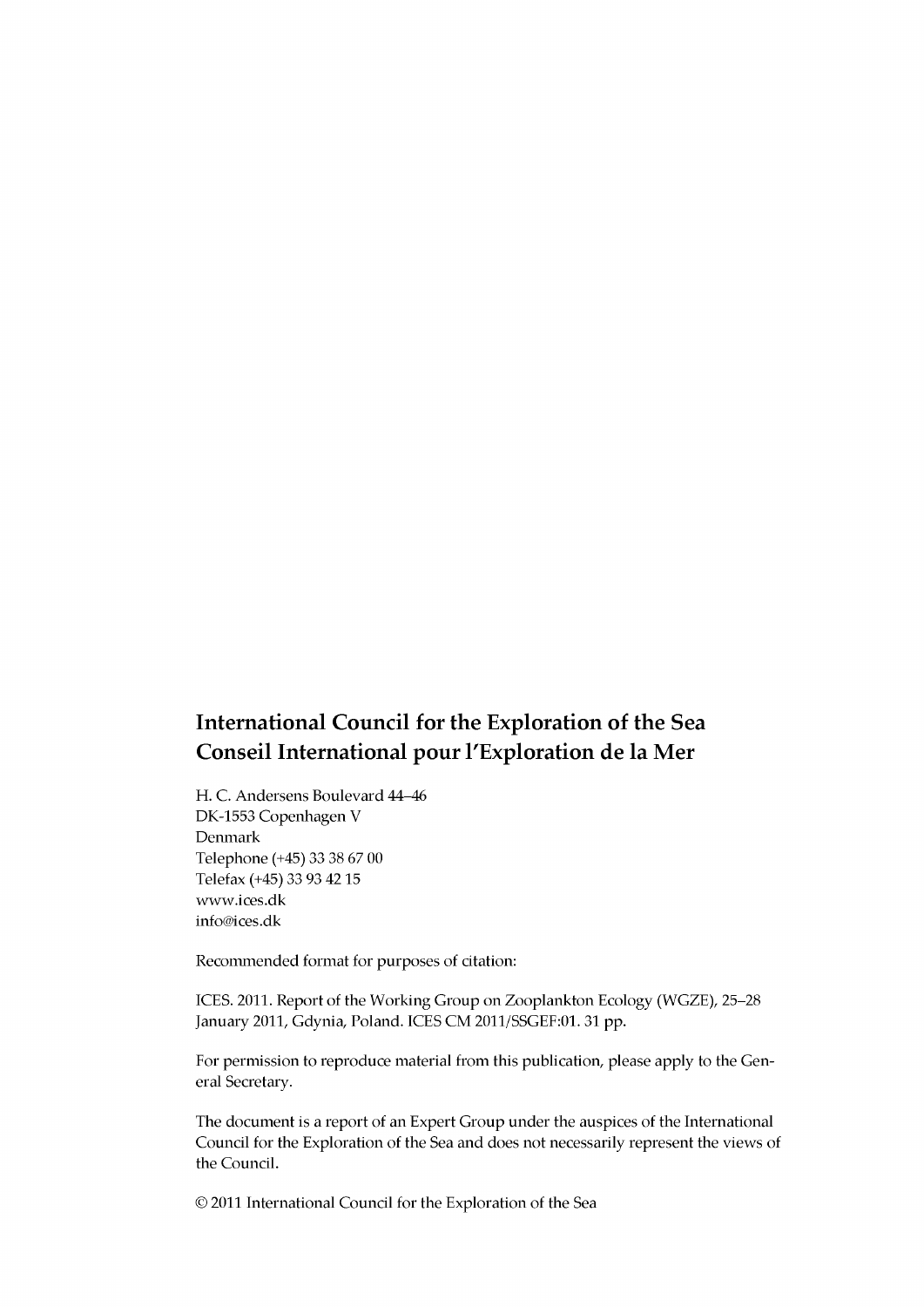| 1                       |                                                                                                                                                                                                                  |  |
|-------------------------|------------------------------------------------------------------------------------------------------------------------------------------------------------------------------------------------------------------|--|
| $\overline{\mathbf{2}}$ | ToR A: Identify current zooplankton sorting centres and laboratories<br>and prepare a review of their services, costs, and taxonomic expertise2                                                                  |  |
| 3                       | ToR B: Build on the work relating to microzooplankton completed in<br>Riga (2007) and explore the extent to which microzooplankton could<br>be included in the zooplankton time-series produced in the Plankton  |  |
| $\boldsymbol{4}$        | ToR C: Prepare a report on updating the Zooplankton Methodology<br>Manual including identifying areas of the manual that require<br>updating and activities that lend themselves to multimedia tutorials         |  |
| 5                       | ToR D: Review the Zooplankton Status Report and consider further<br>developments and improvements to its contents including new time-                                                                            |  |
| 6                       | ToR E: Review the outcomes of SCOR 137 (Coastal Phytoplankton<br>and<br><b>SCOR</b><br>130<br>(Automatic<br>Visual<br>Time-Series)<br>Plankton<br>Identification) and summarize findings relevant to zooplankton |  |
| 7                       | ToR F: Define the meaning of the term 'biodiversity' with respect to<br>zooplankton including its definition, measurement, and relevant                                                                          |  |
| 8                       | ToR G: Review the progress towards the workshop: Cross calibration<br>of biochemical indices of growth and validation against somatic                                                                            |  |
| 9                       |                                                                                                                                                                                                                  |  |
| 10                      | Progress Reports: BCO-DMO Data Management System Update14                                                                                                                                                        |  |
| 11                      |                                                                                                                                                                                                                  |  |
| 12                      |                                                                                                                                                                                                                  |  |
| 13                      | Progress Reports: Update on the Impact of the Deepwater Horizon Oil                                                                                                                                              |  |
| 14                      | Progress Reports: Modifying the MOCNESS with a Strobelight 18                                                                                                                                                    |  |
| 15                      |                                                                                                                                                                                                                  |  |
| 16                      | Progress Reports: Theme Sessions at the 2011 ASC and Proposals for                                                                                                                                               |  |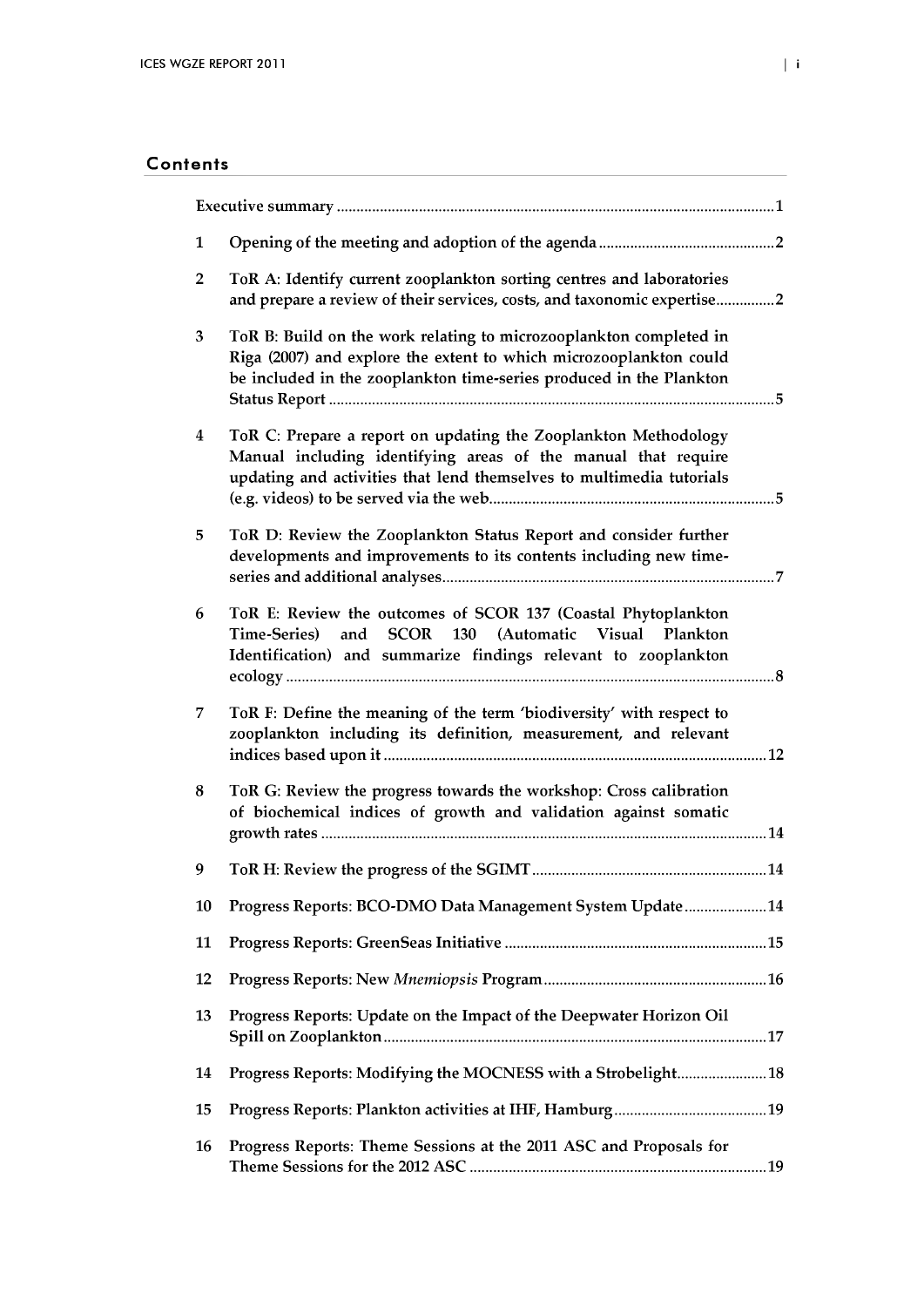|    | 17 Progress Reports: SCICOM Codes and Selection of Topics for 2012  |  |
|----|---------------------------------------------------------------------|--|
| 18 |                                                                     |  |
| 19 | Election of a New Chairperson and Selection of a Venue for the 2012 |  |
|    |                                                                     |  |
|    |                                                                     |  |
|    |                                                                     |  |
|    |                                                                     |  |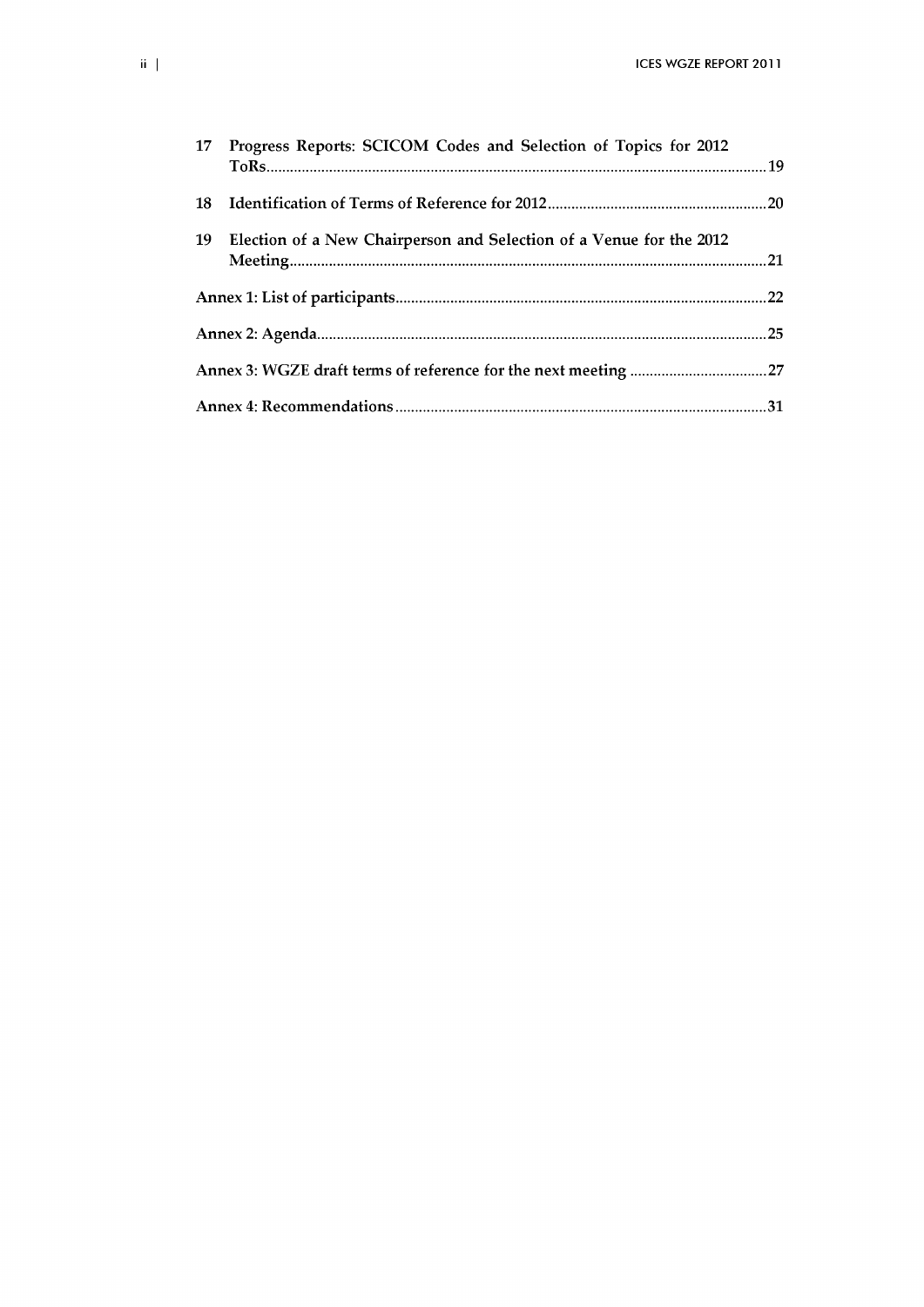#### Executive summary

The ICES Working Group on Zooplankton Ecology held their annual meeting in Gdynia, Poland from 25 to 28 January 2011. The meeting was hosted by the Polish Sea Fisheries Institute. The meeting was chaired by Mark Benfield and was attended by 19 scientists representing 12 nations. The objective of the meeting was to discuss and address our eight terms of reference (ToRs) and to exchange information on recent activities in the area of zooplankton ecology from our member nations. In addition to these ToRs, we received additional ToRs from ICES after the meeting. These ToRs will be addressed in a subsequent addendum to this report as soon as time permits.

The meeting consisted of formal presentations and discussions of each ToR lead by one person and documented by a rapporteur. These interactions are summarized in the first part of this report. A dditional research updates by individuals were provided at various times during the meeting and these are summarized in the second half of the report.

ToR A relates to zooplankton sorting centres. Given that our local hosts operate a sophisticated plankton sorting center (ZSIOP), we were able to learn first-hand how that centre operates and began an inventory of similar facilities in the ICES area and beyond. ToR B involved microzooplankton and activities that would increase their inclusion in WGZE activities and the Zooplankton Status Report. Since microzooplankton also fall within the purvue of the WGPME, we will hold a joint meeting with the WGPME in Malaga Spain in 2012. An inventory of potential microzooplankton time-series will also be assembled so that they can be included in future Zooplankton Status Reports. A core activity and interest of the WGZE has always been activities that advance the field of Zooplankton ecology. In this spirit, a central topic of discussion (ToR C) was a new initiative to update the Zooplankton Methodology Manual and prepare videos that demonstrate methodologies that are more effectively conveyed visually. The Zooplankton Status Report continues to evolve and expand as a central repository of time-series data on zooplankton. New visual tools and metrics for enhancing the Report were summarized at the meeting (ToR D) and these will appear in future Reports. The activities of two SCOR Working Groups (WG 137: Coastal Phytoplankton Time-Series; and WG130: Automatic Visual Plankton Identification) were summarized (ToR E). Biodiversity is a term that has received widespread use and which is frequently misused. To ensure that we understand what it means and how it is measured, we received an extensive tutorial on its use and utility with respect to zooplankton (ToR F). The outcome of efforts to convene a workshop on: Cross calibration of biochemical indices of grow th and validation against somatic growth rates, was summarized. Thus far attempts to fund such a workshop have not been successful but efforts continue to secure funding for this important activity. An update on the progress of the SGIMT was tabled because representatives of the SG were unable to attend the meeting.

The meeting concluded with election of a new Chairperson for the WGZE. Dr. Piotr Margonski, Poland, was unanimously elected to serve as the Chair from 2012 to 2015. The next meeting of the WGZE will be held jointly with the WGPME in Malaga, Spain, 26–29 March 2012. Dr. Lidia Yebra will be the local host.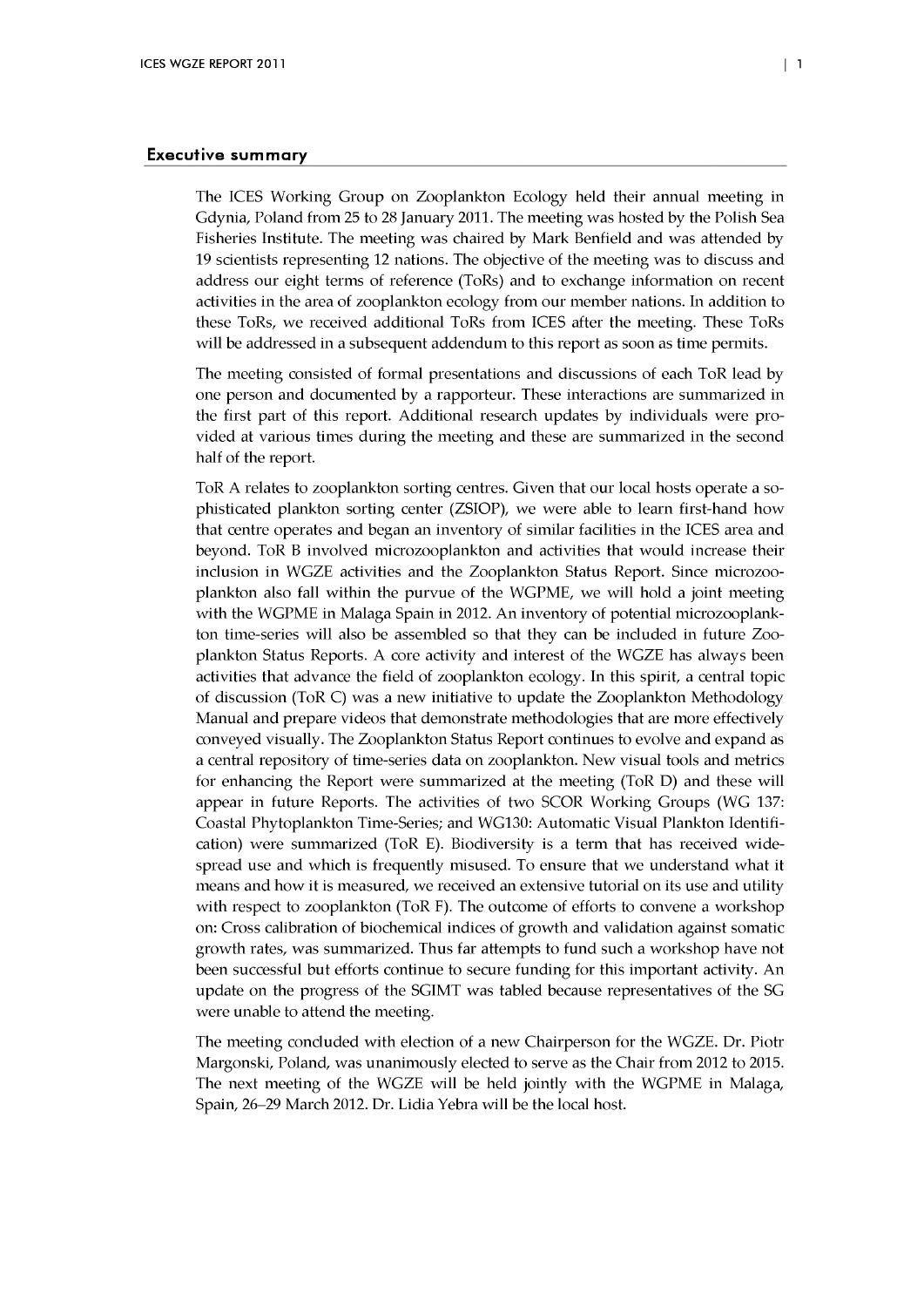## 1 Opening of the meeting and adoption of the agenda

The ICES Working Group on Zooplankton Ecology (WGZE) met at the Sea Fisheries Institute (MIR) in Gdynia, Poland from 25 to 28 January 2011. Our local host was Dr. Piotr Margonski of MIR. The meeting was attended by 19 scientists representing twelve nations (Annex 1).

Mark Benfield (Chair) opened the meeting at 09:00 and welcomed the members and guests of the group to Gdynia. Following a round of introductions, the group was welcomed by Piotr Margonski who summarized logistical details of the meeting.

The agenda for the WGZE meeting (Annex 2) followed the Terms of Reference adopted as a resolution by the ICES 2010 Annual Science Conference and Statutory Meeting. The agenda had been circulated amongst the working group membership prior to the meeting and incorporated most suggestions and comments. Last minute adjustments were discussed and the agenda was adopted by unanimous vote. The Terms of Reference for this meeting are to:

- a ) Identify current Zooplankton sorting centres and laboratories and prepare a review of their services, costs, and taxonomic expertise;
- b) Build on the work relating to microzooplankton completed in Riga (2007) and explore the extent to which microzooplankton could be included in the zooplankton time-series produced in the Plankton Status Report;
- c) Prepare a report on updating the Zooplankton Methodology Manual including identifying areas of the manual that require updating and activities that lend themselves to multimedia tutorials (e.g. videos) to be served via the web;
- d ) Review the Zooplankton Status Report and consider further developments and improvements to its contents including new time-series and additional analyses;
- e ) Review the outcomes of SCOR 137 (Coastal Phytoplankton Time-Series) and SCOR 130 (Automatic Visual Plankton Identification) and summarize findings relevant to zooplankton ecology;
- f) Define the meaning of the term 'biodiversity' with respect to zooplankton including its definition, measurement, and relevant indices based upon it;
- g ) Review the progress towards the workshop: Cross calibration of biochemical indices of growth and validation against somatic growth rates;
- h ) Review the progress of the SGIMT.

## 2 ToR A: Identify current Zooplankton sorting centres and laboratories and prepare a review of their services, costs, and taxonomic expertise

#### **Lead: Piotr Margonski, Rapporteur: Klas Ove Möller**

Mark Benfield gave a short introduction of the topic and pointed out the need, to get a review and a register of Plankton Sorting centres, worldwide. He encouraged all participants to assemble data of known Institutes and experts with the goal to establish a list of these Institutes and taxonomists as well as their existing techniques (e.g. DNA sequencing and FlowCam), since the need for taxonomic identification of Plankton samples is increasing steadily, but those institutions and experienced taxonomists are getting more and more rarely.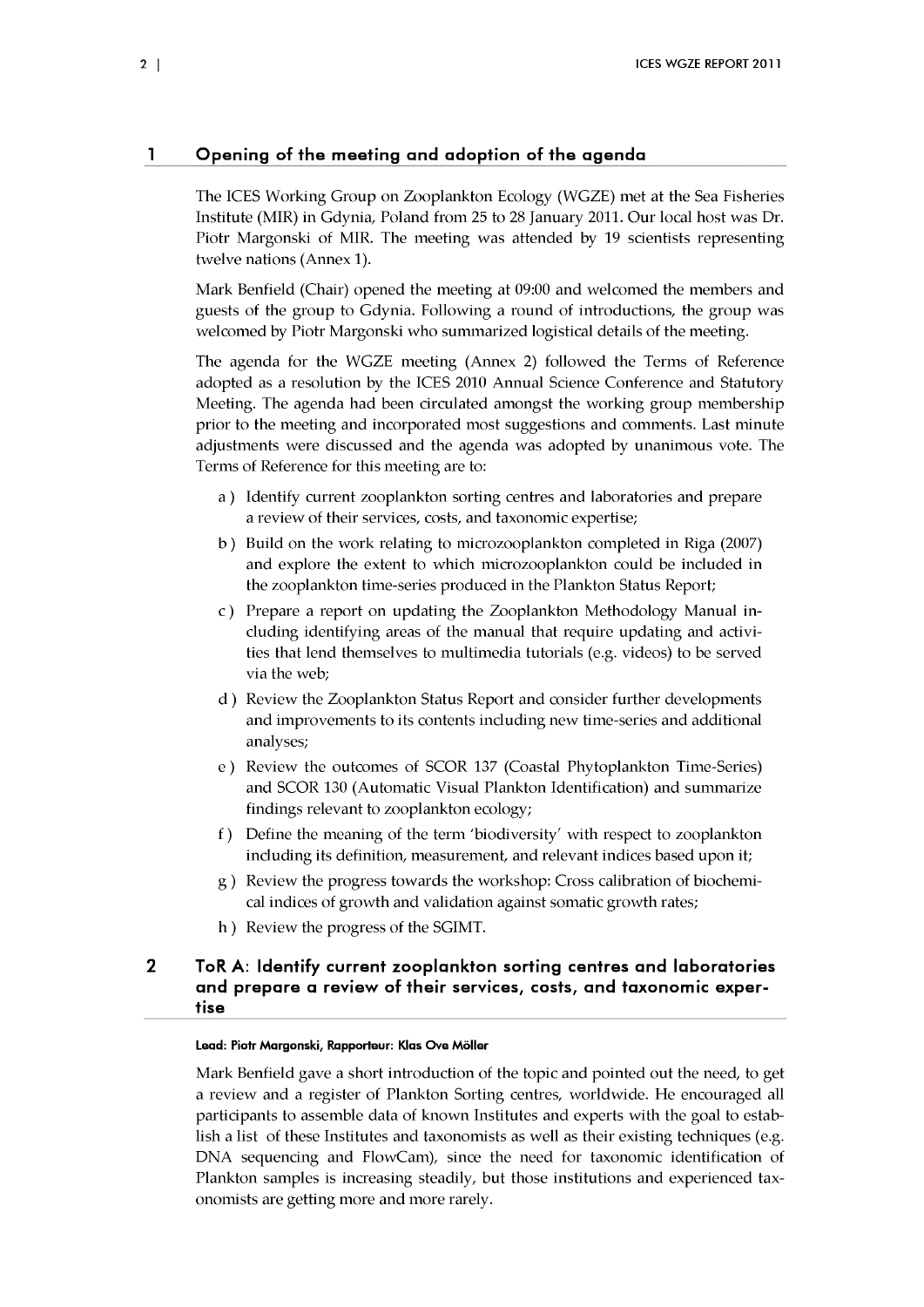Following this, Piotr Margonski started a presentation of the Plankton Sorting and Identification Centre in Szczecin that is affiliated to the Sea Fisheries Institute in Gdynia. Two employees of the Sorting Centre attended the meeting to answer potentially upcoming questions of the group.

The Sorting centre was founded in 1974 following the signing of an intergovernmental agreement between the Sea Fisheries Institute in Gdynia and the NOAA National Marine Fisheries Service, Northeast Fisheries Science Center, Woods Hole Laboratory in Massachusetts, USA. The Plankton Sorting and Identification Center analyzes approximately 7000 samples annually within the framework of regular contracts.

The department provides scientific and technical services for the analysis of plankton samples using methods proposed by the contracting party. The laboratory currently offers a w ide range of services for the taxonomic identification of different types of plankton samples as well as for determining size and biological structure and it comprises three laboratories:

- Plankton Sorting Laboratory: specializes in sorting samples and identifying CPR samples;
- Fish Taxonomy Laboratory: specializes in taxonomic identification of fish and classifying fish eggs by development stage; and
- Zooplankton Ecology Laboratory: specializes in marine invertebrate taxonomy.

The Centre's main expertise is focusing on the Northern Atlantic Ocean including the adjacent Shelf sea as well as the North-West coast of the United States.

The SFI Plankton Sorting and Identification Center in Szczecin is currently cooperating with the following American NOAA/NMFSC centers:

- NOAA-NMFS, Northeast Fisheries Science Center, Narragansett Laboratory, RI, contacts: Ken Sherman & Jon Hare
- NOAA-NMFS-SEFSC, Southeast Fisheries Service, Mississippi Laboratories, Pascagoula, Baton Rouge, Biloxi, Ocean Springs, MS, contact: Joanne Lyczkowski-Schultz
- NOAA-NMFS, Alaska Fisheries Science Center, Resource Assessment and Conservation Engineering Division, Seattle, WA, contacts: Ann Matarese & Jeff Napp
- Dauphin Island Sea Laboratory (DISL), Dauphin Island, AL, contact: Frank Hernandez

Current Non-USA clients include Institutions and Universities from Denmark, Sweden, Netherlands and the United Kingdom while previous clients came from across the whole North American and European continent.

Piotr showed some example sheets explaining the counting criteria and the taxonomic sample procedure which are pre-decided between the client and the sorting centre. The Laboratory analysis indude:

- taxonomic dassification of ichthyoplankton, Zooplankton, and phytoplankton;
- measuring invertebrates and fish larvae;
- identification of plankton in ballast water;
- classifying eggs by development stages;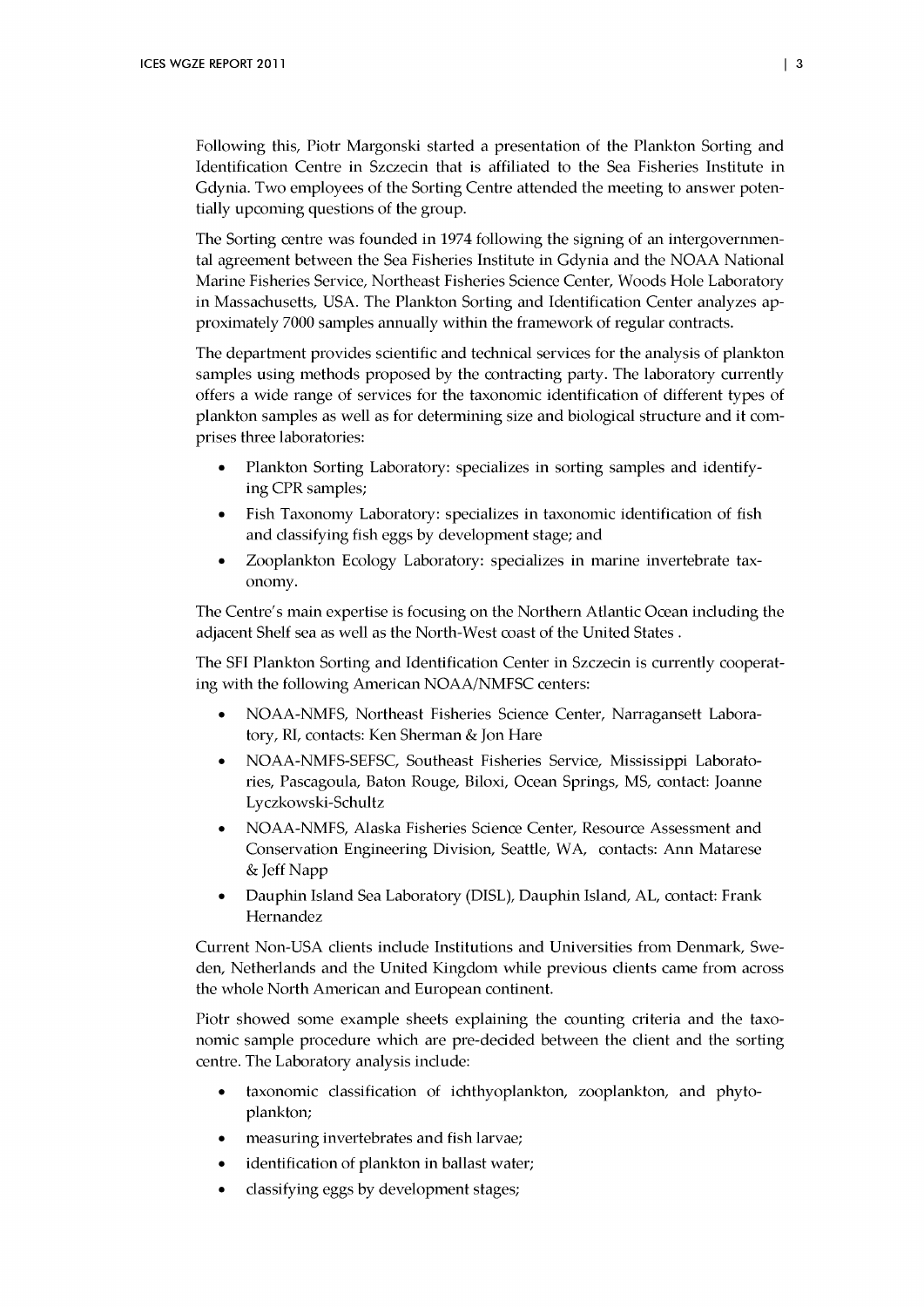- determining the numbers of zooplankton dominants; and
- determining the food composition of fish larvae.

The cost of sample analyses varies depending on the:

- volume of samples analyzed;
- number of organisms sorted;
- analysis and categorization of organisms by development stages;
- organism measurement requirements as stipulated by contracting party;
- contracting party requirements for data processing electronic documents.

Piotr Margonski's presentation of the sorting centre was followed by a lot of questions and a lively discussion of the group. Peter Wiebe asked if there is a "depthlimit" and if the taxonomists have any experience with samples out of greater depths or some kind of Deep-sea expertise. W anda Kalandyk (Head of Sorting Centre) answered, that they have not worked on Deep-Sea samples so far, but would be able accomplish that after being trained by some experts. Mark Benfield asked if the processed samples are quality controlled whereupon Piotr answered, that quality control samples are analysed, labelled and results are returned for checking.

Peter Wiebe mentioned that barcodes might be an appropriate technique to help identify some species since the technique should be feasible and available in many laboratories soon. Mark Benfield mentioned the problem that young taxonomist and qualified trainees are missing and pointed out the need for continuity and young experts especially for processing samples from time-series that need to have a certain standard. This seems to be a common problem since Sophie Pitois reported the same from her Institute and Peter Wiebe presented a journal article called "Extinction of taxonomists" that also dealt with this issue. Mark Benfield asked the group to start carrying together informations of known experts, groups of taxonomists and sorting centres.

Klas Möller knows a group in Germany that has a broad expertise and is at the moment doing a quality check of the first samples he has sent there for ground-truthing and comparison. Roger Harris mentioned a group at his Institute that is mainly focussing on CPR sample analysis and Tone Falkenhaug knows from some experts for certain taxa in Norway and a group in Moscow/ Russia. Lutz Postel announced that the analysis of the Helgoland Road time-series, that was formerly processed by the group of Wulf Greve is momentary stopped, but will probably be continued within a new project. Fortunately, the Helgoland samples are still collected.

Lutz also highlighted that it is important to distinguish between routine work, which is mainly focussing on one area, and expert work that is combined with special know ledge of a certain taxon. Lidia Yebra referred to the group of Xabier Irigoien who have an expertise for Fish larvae and eggs. Mark Benfield proposed that politics might also be a problem for this topic since he heard of a senator who restricted an institution to send its samples for analysis to Poland and wanted them to be processed inside the United States. Mark provided the example of the Gulf of Mexico, which is a high-interest area since the oil spill last year and there are many samples that need to be processed, but it takes a lot of time and especially money to get a group of taxonomist established.

He announced a document that will be set up after the meeting and send out to all members of the WGZE where groups of taxonomists or professional sorting centres should be inscribed to get an worldwide overview of taxonomic expertise and possi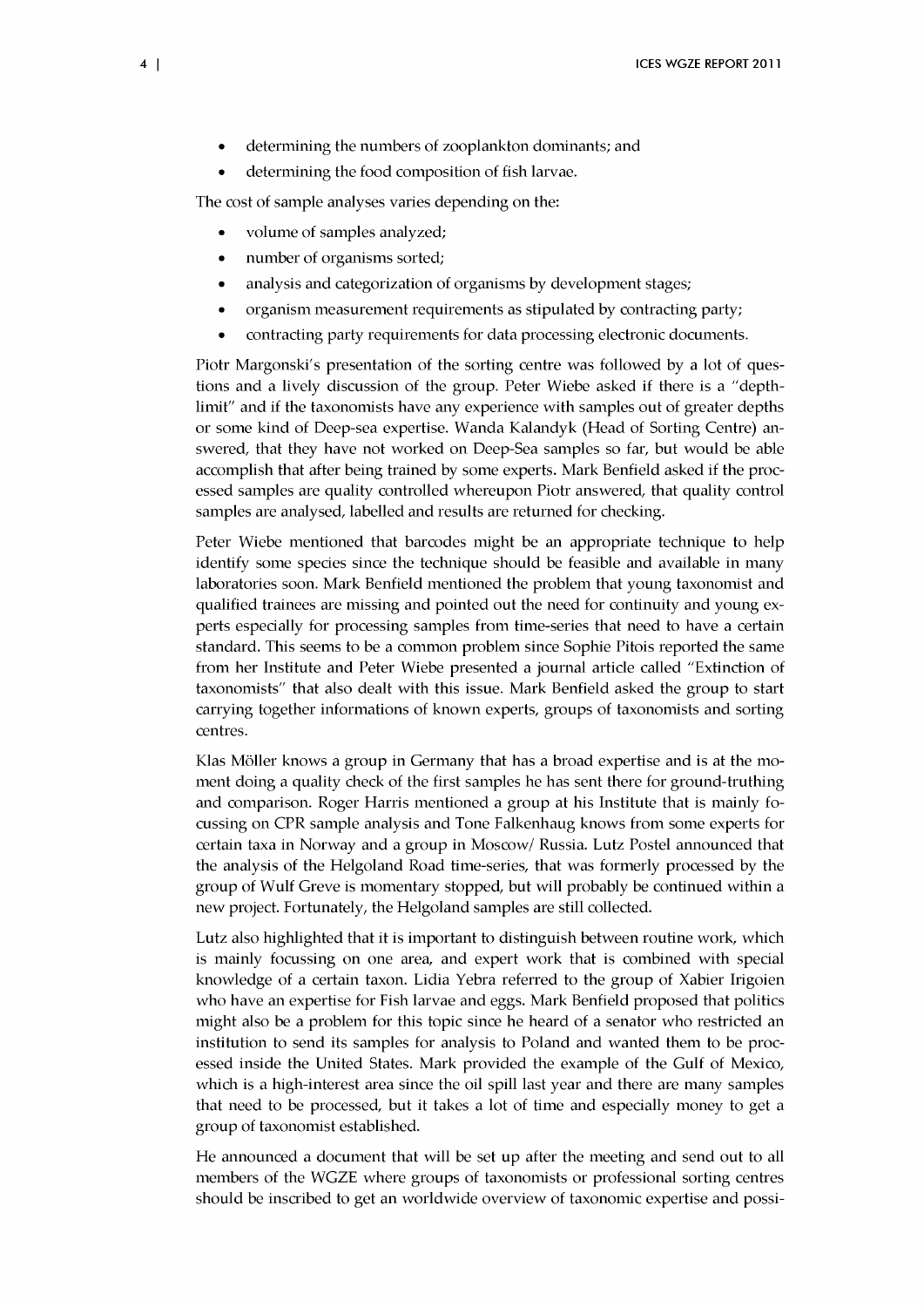bilities where plankton samples can be send to. The results of this survey would be made available at the 2012 meeting.

3 ToR B: Build on the work relating to microzooplankton completed in Riga (2007) and explore the extent to which microzooplankton could be included in the Zooplankton time-series produced in the Plankton Status Report

#### **Presenter: Mark Benfield**

The importance of microzooplankton in marine ecology is increasingly receiving recognition. At the same time, this critical assemblage has not been well represented within the WGZE's expertise nor has it been considered a full part of any phytoplankton working group. With the inception of the new phytoplankton and microbial ecology working group (WGPME), there is an opportunity to foster greater linkages between colleagues in the WGZE and WGPME to ensure that microzooplankton receive the attention that they clearly merit. Moreover, the Zooplankton Status Report provides an opportunity to summarize microzooplankton time-series that would complement the existing mesozooplankton and associated hydrographic and climate data already in the report.

As a first step towards ensuring the microzooplankton are included in the activities of the WGZE and to foster closer interactions w ith colleagues in the WGPME who work on microzooplankton, we proposed to hold a joint meeting with the WGPME in 2012. This idea was proposed to the chairpersons of the WGPME. Both Bill Li and Xelu Moran were very supportive of this proposal and at their annual meeting, the m embers of the WGPME formally accepted an invitation to hold a joint meeting with the WGZE in Malaga, Spain from 26 to 29 March 2012.

In terms of adding microzooplankton to the Zooplankton Status Report, Todd O'Brien indicated that this was quite feasible. The first step will be to assemble an inventory of microzooplankton time-series that may be available. This topic will be addressed at the joint meeting in 2012.

4 ToR C: Prepare a report on updating the Zooplankton Methodology Manual including identifying areas of the manual that require updating and activities that lend themselves to multimedia tutorials (e.g. videos) to be served via the web

#### **Presenter: Roger Harris; Rapporteurs: Hogni Debes and Elaine Fileman**

Roger started by giving a short introduction/history of the working group, and then talked about one of the major achievements of the group: The Zooplankton Methodology Manual (Manual). This manual took several years to complete. The group agreed on that the Manual might be a bit out of date on some areas, and might need updating.

At the 2010 meeting in Portland, the plan was to approach the publisher about the possibility of producing a paper-back edition of the existing manual. This might be a cheap way to update the existing manual. There were suggestions of producing PDF documents of each chapter, but this was not considered an option.

Other ideas were: (1) review the content of the existing chapters in the manual, and come up with a review article update of selected topics; (2) prepare a CD-ROM; prepare a list of potential videos that might be made, people who might be approached, and suggest a web-based way of organizing and developing this project.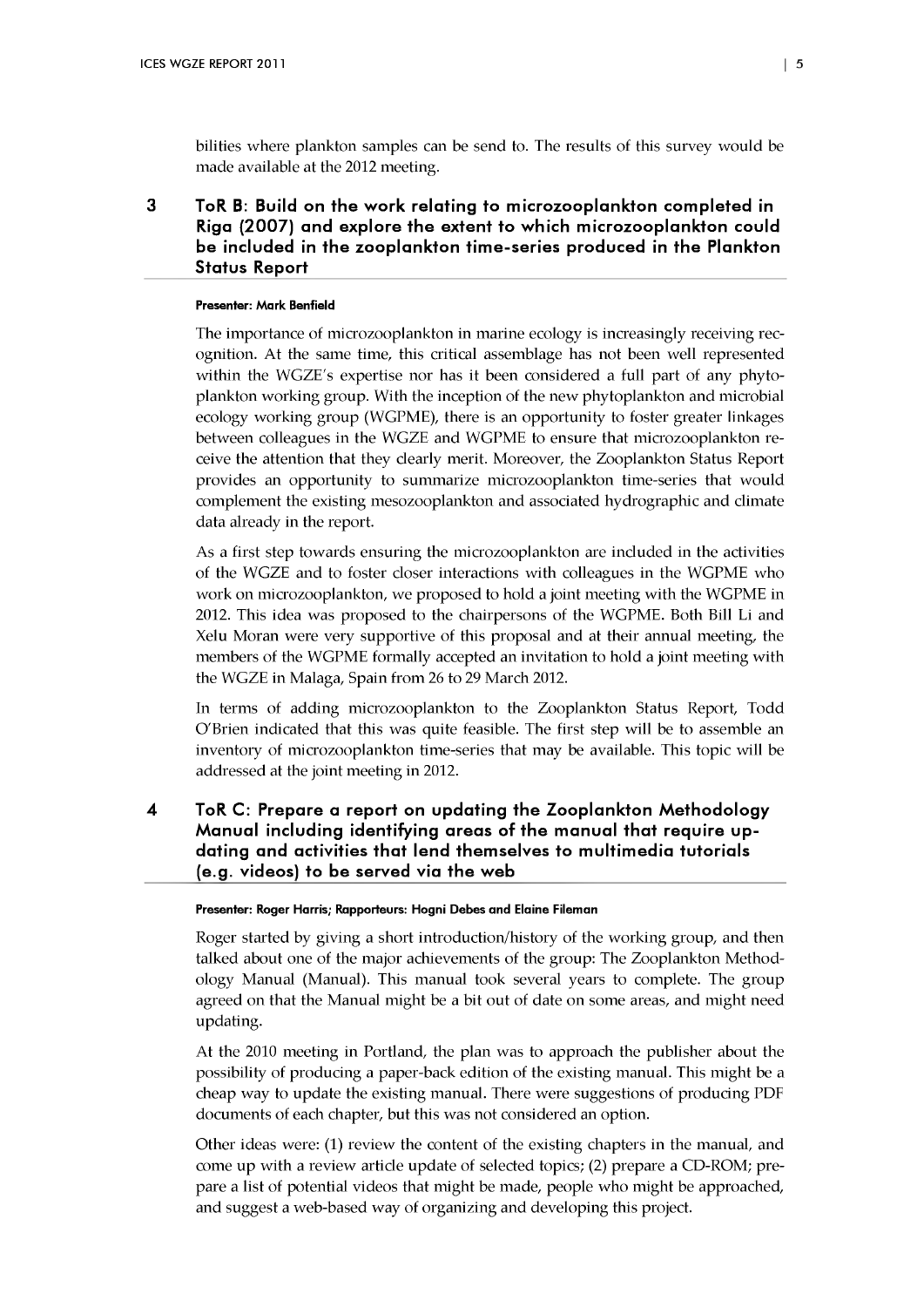Prior to the meeting, Jeff Runge, Roger Harris and Peter Wiebe evaluated each chapter regarding need for an update. Their conclusion was that more or less all chapters need some update, some more than others. In the discussion of content for an update of the Manual: Elaine suggested including a molecular chapter in the ZMM; Peter mentioned that environmental barcoding is a significant advance for identifying what is in the water column; for chapter 9 (Growth and Reproduction), Jeff suggested including Lidia Yebra as an author. Roger suggested including a chapter on behaviour, as well as including mortality or population dynamics. For chapter 10 (Metabolism), Jeff suggested including oxygen consumption, as well as growth rate and enzymatic methods. Additional topics for a 2nd Edition of the Manual were: statistical analysis of time-series; behaviour of Zooplankton; Im aging Techniques (e.g. ZooScan, Zoolmage, RAPID); and Gear Intercomparisons.

There was a great deal of discussion on this ToR. Roger Harris stressed the need for a real engagement from the group to produce a new manual. Peter Wiebe agreed on this and argued for the need of a core-group of people to make it happen, and that if we start now the challenge should be to have it finished by 2015. Roger then brought up again the idea of producing a review article, highlighting certain topics of advances in the field, and have it published. After this, the discussion mostly focused on this topic.

Mark Benfield suggested producing a series of review articles on advances in the different fields. Lidia Yebra agreed that this was a good idea, but suggested to have them broken up in chapters like in the book. Mark Benfield mentioned the need for a timeline to do the update. Roger Harris mentioned that the publisher needs to know if we are going for a 2<sup>nd</sup>Edition (paperback) of the original Manual.

Mark Benfield mentioned that we might need permission from the original authors for revising the manual (chapters). Doing an update of the original ZMM will depend on the slowest group (need to produce all chapters before publishing the 2nd edition), while publishing a series of papers would avoid this problem. Elaine pointed out that having two editions of the ZMM might cause confusion. Lidia mentioned the possibility of publishing the updated manuals as open access, so everyone has access to it. Lutz Postel suggested producing collective reprints. He also suggested making the manuscripts available on the WGZE website for everyone to cite and comment. Roger again mentioned that if we were to update the book, we need to contact the publisher, and thus more work would be needed. Mark mentioned that if we were to go for a series of papers, we need to agree on authors and a series editor.

Roger added that we need the same information for both alternatives. He also mentioned that we need to agree on which topics, how many topics, and who to write them

The next day we continued the discussion of this ToR, this time focusing on videos. The aim of this discussion was to compile a list of potential videos, w hich could be used to complement the Manual. The videos could be made widely available via the Internet, (specifically via the WGZE website) and be used to demonstrate zooplankton sampling techniques. These videos would illustrate topics that are difficult to effectively convey in print and would be useful for students and as a teaching aid. As an action item, Todd O'Brien will look into how videos could be uploaded onto WGZE website.

It was proposed that there would be one common theme video that all groups who would like to participate in the task could contribute to and a number of individual projects, which would be assigned to one or more project team(s). Eight members of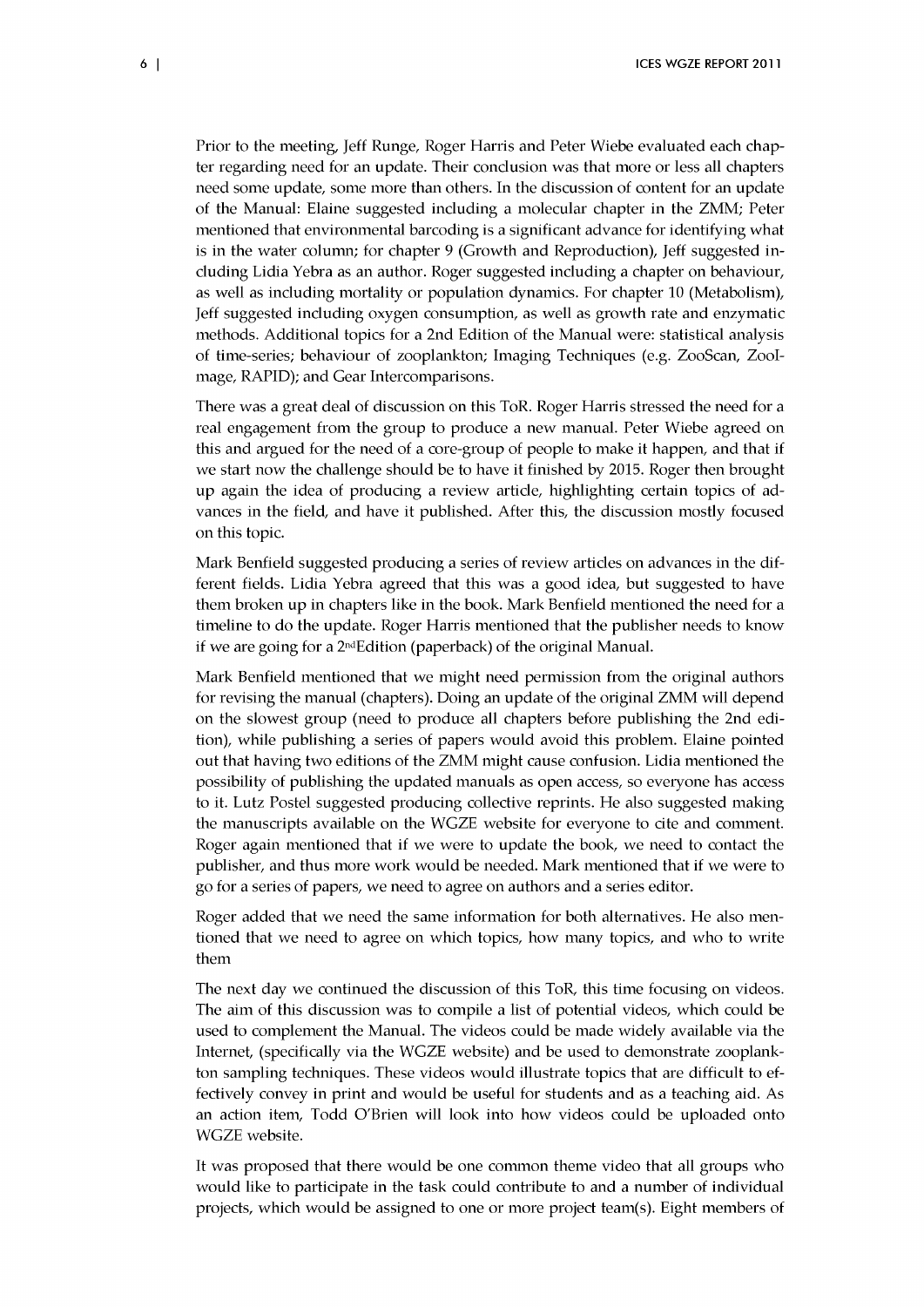the group volunteered to take part in this task - Peter (Team WHOI), Tone (Team IMR), Maiju & Elena (Team Finland & Sweden), Klas (Team Hamburg), Karl (Team Belgium), Mark (Team LSU), Elaine (Team PML), and Piotr (Team Poland).

The common video would be a demonstration of effective sampling gear deployment and recovery (e.g. bongo nets, WP2 nets, MOCNESS, CPR or w hichever gear you use to collect Zooplankton samples).

A number of individual video projects were decided upon:

- Project 1: Sampling, washing nets, sample into jars, labelling etc Team PML, Hamburg & Norway, Team Finland/Sweden
- Project 2: Flow meters etc Team LSU
- Project 3: Making up preservative & buffering Team SAHFOS
- Project 4: Demonstrate splitting techniques & subsampling Team WHOI, Team Finland/Sweden
- Project 5: Egg production experiments Team SAHFOS
- Project 6: Seawater dilution experiments Team PML
- Project 7: Silhouette photography WHOI, LSU

Karl volunteered film footage of zooplankton sampling techniques made by a professional film company in Belgium. Karl will email the link to these videos to the rest of the group so that they can view videos and decide w hether they can be used instead of making new ones.

The videos should be no more than 3 minutes long. Any background noise should be removed and replaced with a suitable voice over or if using music be sure to get rights for the music – watch out for copyright. Timescale – videos should be ready to show at the next group meeting in 2012. It was suggested that they be filmed perhaps over the summer, do not leave until the last minute. Once clips are available please inform Todd so that they can be put onto the WGZE website for viewing and comments from others in the group. The whole process should be an iterative one so that when we come to meet again next year each video will be more 'polished'!

Peter W asked whether we should have a standard structure. Mark will put together a PowerPoint slide showing common title template which shows ownership by the WGZE, standard titles and credits.

Mark recommended that those involved in making videos take a look at a book by Randy Olsen entitled 'Don't be such a scientist' - worth a read. He also stressed that everyone should shoot lots of video footage and recommended a digital SLR with various lens options e.g. wide angle. Peter showed a short video clip on how to deploy a MOCNESS.

#### 5 ToR D: Review the Zooplankton Status Report and consider further developments and improvements to its contents including new timeseries and additional analyses

#### **Presenter: Todd O'Brien**

The "2008/2009 zooplankton status report" is the eighth report on zooplankton monitoring prepared by WGZE. With a comprehensive report being created by WGZE every other year, each report strives to introduce new data content (e.g. number of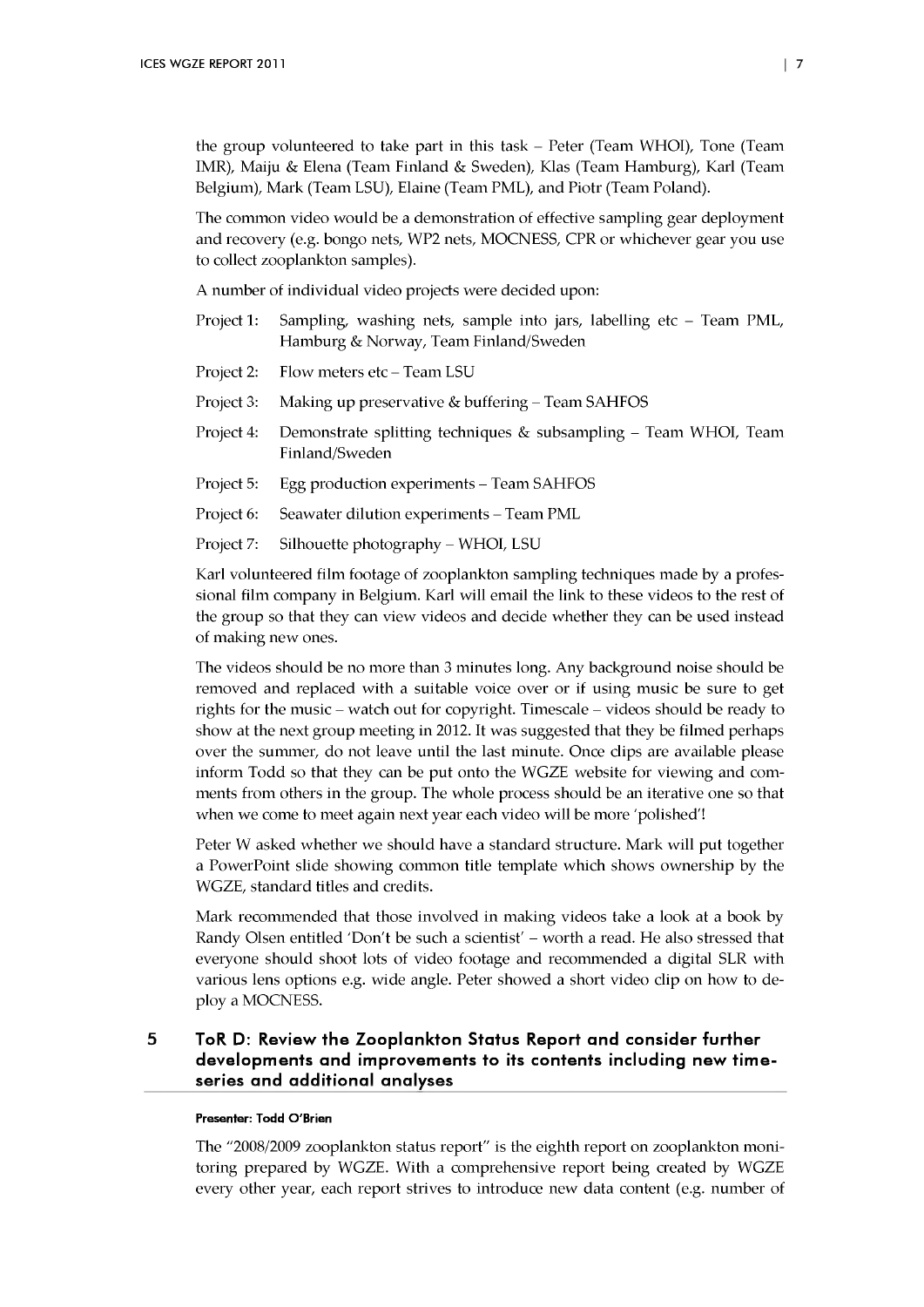sites reporting as well as the breadth of data types included) as well as adding new analyses and visualizations of these data. New for the 2008/2009 report, each of the major geographic regions (e.g. "the northwest Atlantic", "the Baltic Sea", "the North Sea") included an extended regional introduction and summary. This introduction, followed by the individual monitoring site summaries found in that section, provides an overview of the general state and trends seen across that entire region. These introductions commented on topics ranging from invasive species to general changes in community composition and/or major hydrographic changes seen in the regions.

At the time of the January WGZE meeting in Poland, the 2008/2009 ICES Zooplankton Status Report was still in editorial preparation. This report is now available online [\(http://ices.dk/products/cooperative.aspl](http://ices.dk/products/cooperative.aspl) as ICES Cooperative Research Report No. 307.

WGZE also discussed new analyses and future status report ideas, focusing mainly on the inclusion of zooplankton species and group abundances and composition data. While a basic form of this data was provided in earlier reports in a table form, it was found that a simple "species-over-time" line plot created by Tone Falkenhaug showed conveyed the data better in most cases. This type of plot will be further developed and included as a standard result figure in the next zooplankton status report (2010/2011).

The COPEPOD Interactive Time-series Explorer (COPEPODITE) toolkit, available online at <http://COPEPODITE.org>, was introduced to the group. Part of the Coastal & Oceanic Plankton Ecology, Production, & Observation Database (COPEPOD) project, this free, online tool allows any investigator to apply their own data and instantly create the graphics and analyses seen in the ICES Zooplankton Status Report series.

## 6 ToR E: Review the outcomes of SCOR 137 (Coastal Phytoplankton Time-Series) and SCOR 130 (Automatic Visual Plankton Identification) and summarize findings relevant to Zooplankton ecology

**Presenters: Todd O'Brien (SCOR 137) and Mark Benfield (SCOR 130)**

SCOR Working Group 137 (Global Patterns of Phytoplankton Dynamics in Coastal Ecosystems) is a new global phytoplankton time-series working group w hich held its first meeting in Zhanghou, China, in October of 2010. WG137 is a global counter-part of the ICES WGPME (Working Group on Phytoplankton and Microbial Ecology), and will work in cooperation with this group and its members. Todd O'Brien is providing time-series data and analysis support for WG137 and WGPME (and WGZE), sharing the COPEPOD time-series analysis and visualization tools across all three groups.

Initial comparisons of WG137/WGPME phytoplankton time-series data with the existing WGZE Zooplankton time-series colledion show some interesting differences. The most notable difference is that the phytoplankton time-series sites tend to be near shore (versus the off-shore, continental shelf monitoring of many zooplankton sites). These closer sampling locations often facilitate more frequent phytoplankton sampling (e.g. weekly vs. monthly or alternate months) and the operation of more monitoring sites along the coast line. The second most notable difference is the presence of *in situ* temperature, nutrient, and chlorophyll data with almost all of the phytoplankton monitoring data. (These same data are not available at many of the zooplankton sites, and in many cases can now be acquired through the WGPME efforts.) These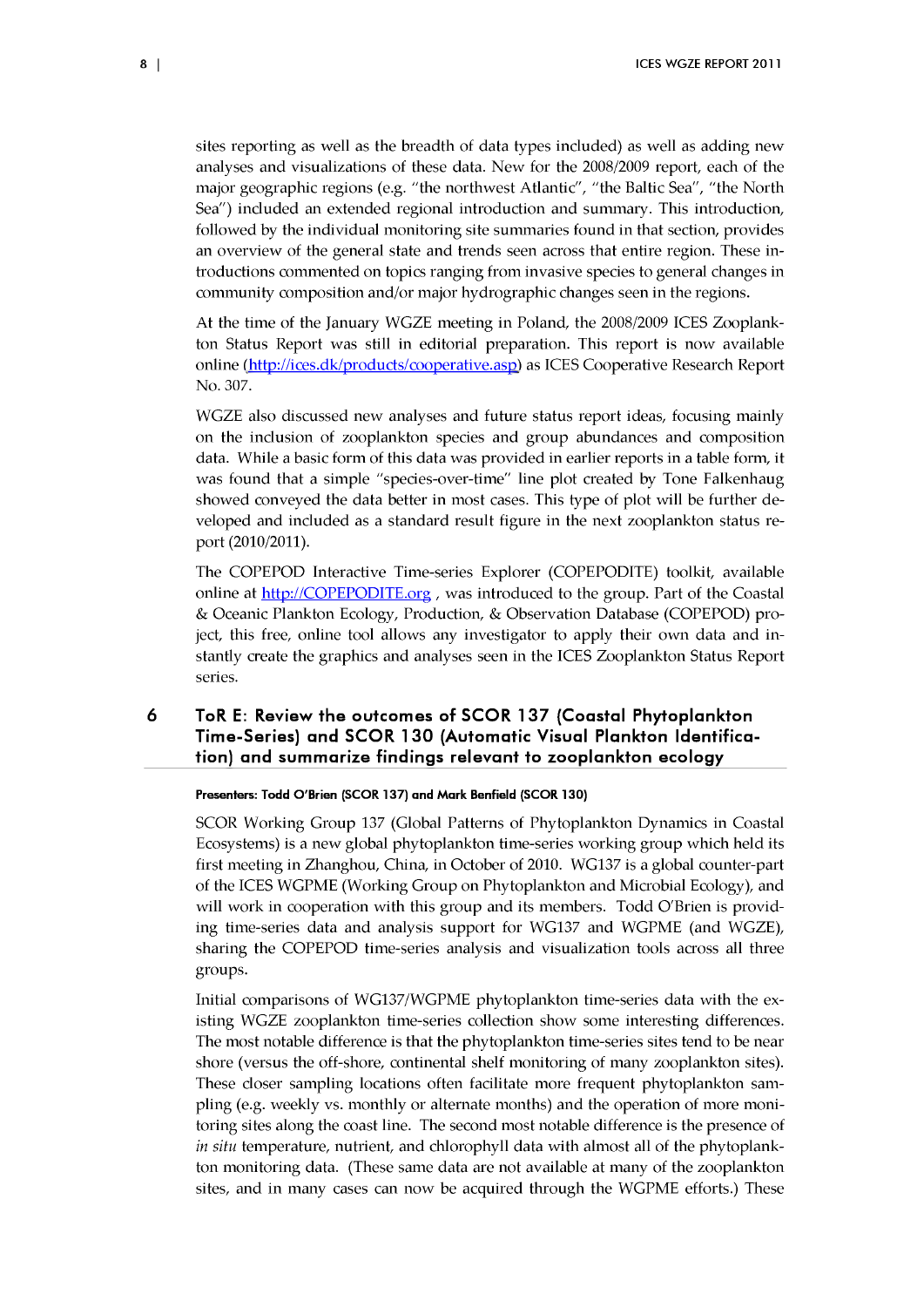differences of higher sampling frequency, with more sites and more variables means that the raw volume of phytoplankton data has already matched or surpassed that of the WGZE work in many regions.

The greatest expected benefit from WG137/WGPME work for the WGZE group is the development of new species and community level analysis (within the phytoplankton community) which can be applied to the zooplankton species data.

SCOR Working Group 130 (Automatic Visual Plankton Identification) will conclude its four-year term with a wrap-up meeting during the Zooplankton Production Symposium in Pucon, Chile (14–18 March 2011). The WG is jointly chaired by Phil Culverhouse (Plymouth University) and Mark Benfield (Louisiana State University). The terms of reference for the WG are:

- To encourage the international co-operation of software developers and marine scientists to use and enhance an appropriate open-source development platform, so that a common toolset can be built up over time that is of value to the community;
- To evaluate the limits of taxonomic resolution possible from image-based classifiers and develop means of improving the taxonomic resolution that can be achieved from plankton images. The working group will establish a basis for standards in taxonomic reporting by automatic labelling instruments;
- To review existing practices and establish standards in the use of reference image data used for training automation machines and in training people;
- To establish a methodology for inter-comparison/calibration of different visual analysis systems; and
- To develop open-source software for application by the marine ecology, taxonomy and systems developers.

The group has been operating since 2007 and has held annual four meetings, in Hiroshima Japan, Sao Paolo Brazil, Baton Rouge USA and Villefranche France. Meetings have always included presentations from commercial hardware developers (Flowcam, Zooscan, UVP), open-source software developers (Plankton identify, Zooimage, matlab toolkit, PICT and PAS) and also end-users from a variety of marine laboratories in addition to members and associate members of Working Group 130. The mix of backgrounds has m ade for interesting discussions and over time fostered collaborations across these diverse fields. So, as a direct result of the form ation of WG130 all the laboratories below have established strong links: Louisiana State University, Department of Oceanography and Coastal Sciences; Centre for Robotics & Neural Systems, University of Plymouth; Department of Biology, Woods Hole Oceanographic Institution; Numerical Ecology of Aquatic Systems, Mons University, Belgium; Biological Oceanography, Marine & Coastal Management (Research, Antarctica and Islands), South Africa; Department of Palaeontology, The Natural History Museum, UK; CNRS/UPMC, LOBEPM, Villefranche sur mer, France; Marine Scotland, Marine Laboratory, Zooplankton Ecology Group; Instituto Oceanografico, Universidade de Sao Paulo, Praça do Oceanografico São Paulo, Brazil; Shirshov Institute of Oceanology, Russian Academy of Sciences, Russia; Optics Department, Division of Applied Physics, CICESE, Mexico; Stazione Zoologica 'Anton Dohrn' Napoli, Italy; Bigelow Laboratory for Ocean Sciences, USA; Centro Oceanográfico de Gijón, Instituto Español de Oceanografía, Spain; AZTI (Institute for Fisheries and Food Science), Spain; JAMSTEC, Japan; Institute of Oceanology, Chinese Academy of Sciences, PRC;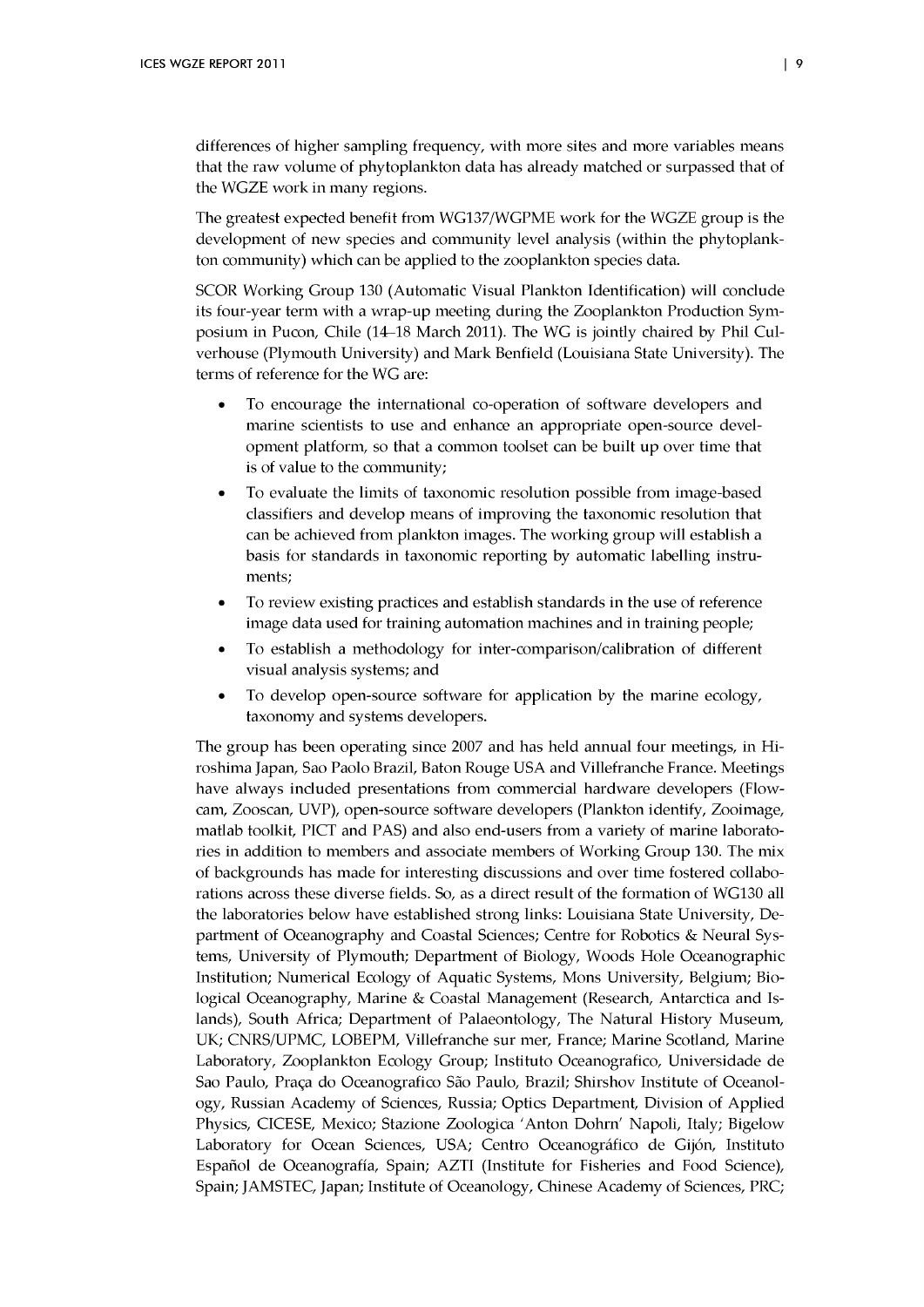Plymouth Marine Laboratory, UK; Sir Alistair Hardy Foundation for Ocean Science, Plymouth UK; INIDEP, Mar del Plata, Argentina.

The links have been forged through meetings; join publications and joint research experiments between WG130 members, associate members and guests to WG130 meetings. This represents a significant proportion of the research community in the domain of computer-based visual identification of plankton.

In terms of evaluating the limits of taxonomic resolution for image classification systems, it is still early days to be definitive in terms of taxonomic resolution, a number of papers have already been published that demonstrate the resolution of imagebased plankton identification.

The ToR on reviewing existing practices and establishing reference image databases has also been addressed in two stages. The first report was tabled to SCOR in 2008, the second and final report was completed and included in the 2010 report. Also It has been published on the SCOR WG130 website. The recommendations of this subgroup are a set of plankton taxa that can be monitored using automatic means, and also those that need to be monitored, and for which standard type-specimen collections must be established. Gorsky and others at LOV are constructing an archive of vignettes taken from Zooscan-processed samples. These are archives are available as training sets for other Zooscan users. The Ocean Weather Station India samples are being processed in the same manner and will also form a reference data set in the future.

To establish a methodology for inter-comparison/calibration of different visual analysis systems, we now have established both a set of experiments to explore intercalibration between instruments, but also to define the relationship between machine performance and human performance. Some of these experiments have been delayed by difficulties experienced in transporting plankton across international boundaries, as described above. However, we now are in a position to describe inter-calibrations between FlowCAM instruments through the use of Zoo/PhytoImage, and between a high resolution digital camera, a scanner with ZooImage and Zooscan using Plankton identify.

There have been seven inter-calibration papers published since 2003 (see Table 1), All except two have been authored by at least one SCOR WG130 member. Four reviews have been published in this period; all were senior authored by SCOR WG130 members except Morales (2008), who cites the need for automation to cope with the decline of taxonomists in South America. There is also a trend in publications of increasingly large-scale studies, with one global-scale publication in 2008 (Stemmann *et al.* 2008). We can expect more of these extensive studies in the future.

| vear | total per<br>annum | techniques | intercalibration | local<br>studies | large<br>studies | qlobal<br> studies | reviews | <b>SCOR</b><br><b>WG130</b> |
|------|--------------------|------------|------------------|------------------|------------------|--------------------|---------|-----------------------------|
|      |                    |            |                  |                  |                  |                    |         | members                     |
| 2003 | 10                 |            |                  |                  |                  |                    |         |                             |
| 2004 |                    |            |                  |                  |                  |                    |         |                             |
| 2005 |                    |            |                  |                  |                  |                    |         |                             |
| 2006 |                    |            |                  |                  |                  |                    |         |                             |
| 2007 | 12                 |            |                  |                  |                  |                    |         |                             |
| 2008 | 12                 |            |                  |                  |                  |                    |         |                             |
| 2009 | 15                 |            |                  |                  |                  |                    |         | 10                          |
| 2010 | 16                 | 10         | n                |                  |                  |                    |         | 12                          |

Table 1: Publications relating to automatic plankton identification 2003-2010

The development of open-source software has advanced. There are two truly opensource software toolkits being distributed at present: Zoo/Phytoim age (Gosjean *et al.*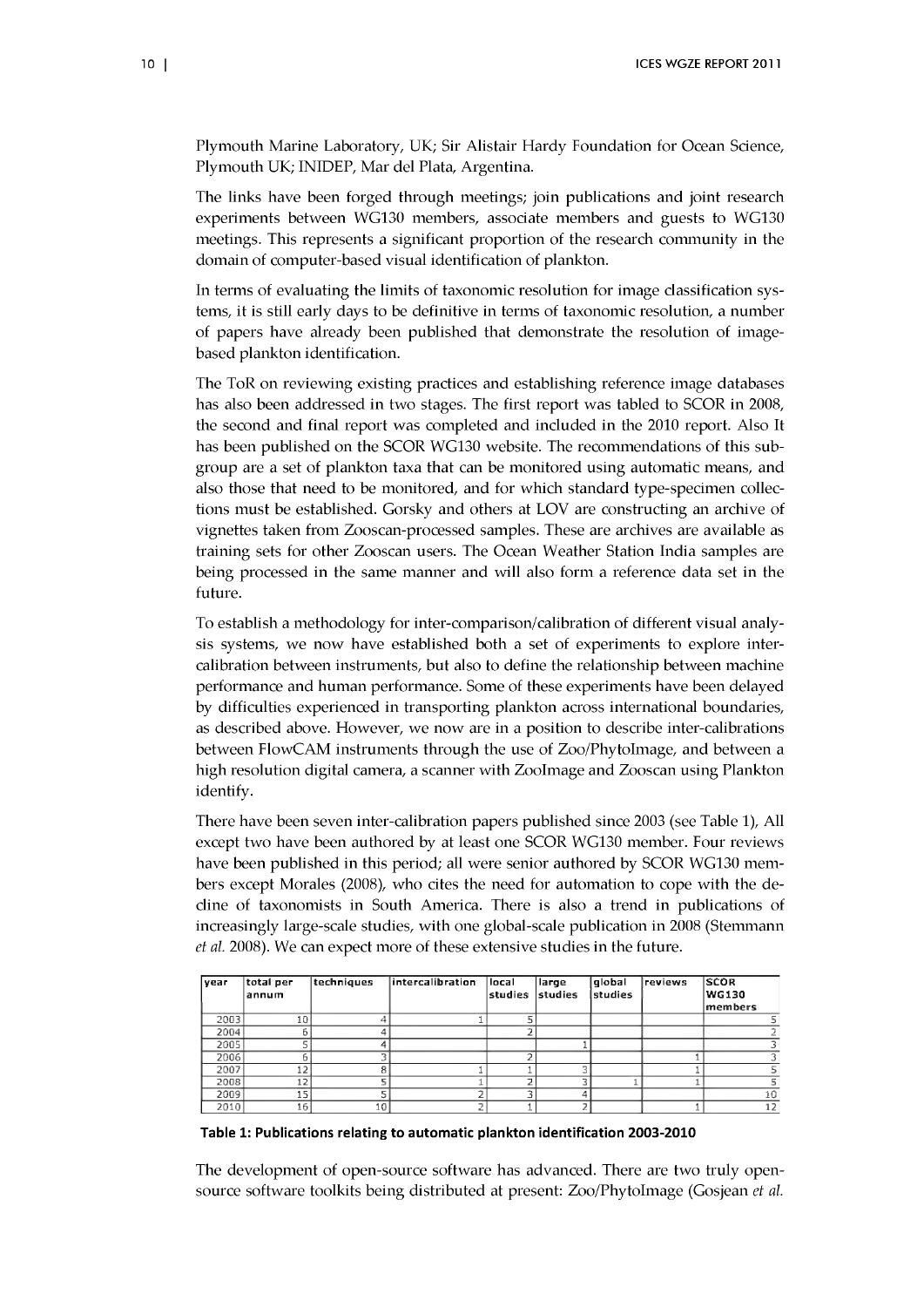2004, for example) & ZooProcess/Plankton identify (Gorsky *et al.* 2010, for example). Both groups acknowledge that metadata is the most important facet of a sample that can form the basis of a common exchange format, both are contributing to the discussions on metadata and standards. It is also acknowledged that the DarwinCore2 metadata definition addresses many of the issues required of an exchange format. Both software toolkits offer links to a range of input devices, including flat-bed scanners, digital cameras, FlowCAM, Zooscan and UVP for example. A number of SCOR WG130 members and associate members have had published, or plan to publish, inter-calibration and performance issues of these.

Four reviews have been published since 2003 (see Table 1); all were senior authored by SCOR WG130 members except Morales (2008), who cites the need for automation to cope with the decline of taxonomists in South America. The first review gave rise to the Research in Automatic Identification of Plankton (RAPID) group, a precursor to SCOR WG130. There is also a trend in publications of increasingly large-scale studies, with one global-scale publication in 2008 (Stemmann *et al.* 2008). We can expect more of these extensive studies in the future.

Review articles offer a way of promoting new ideas and methods in an easily digestible form for people new to the field. We report that Culverhouse *et al.* (2006) has been cited 16 times, and Benfield *et al.* (2007) has nine citations with all citations being to new authors. The groundbreaking Tara Oceans Projed (<http://oceans.taraexpeditions.org>) identifies both reviews as defining the requirements of automation. It is too early to assess the impact of Sieracki *et al.* (2009). In her review of Plankton monitoring and analysis in the oceans, capacity building requirements and initiatives in Latin-America, Morales (2008) places computer-based visual identification of plankton into the context of South American marine ecology. Three papers cite SCOR WG130 in their acknowledgements. The working group has also held a special session of the Summer ASLO/NABS meeting

The editors of Nature invited the working group to submit an opinion article on automatic identification (MacLeod, Benfield and Culverhouse, 2010). This article acknowledges the value of SCOR WG130 in bringing a group together to collaborate on a new technology theme and developing it over a period of time.

We acknowledge the delays in getting experimental work completed and analyzed in time for an expected JPR publication in 2010. However, we are still in discussions with the editor of JPR on a special issue call. We are also in discussions with book publishers. Finally the WG130 were invited to plan a conference one-day workshop on computer-based visual identification of plankton at the Zooplankton Productivity Meeting to be held in Pucon, Chile in March 2011. This has been delivered and reported above.

In conclusion, the Working Group has taken time to bond and become productive, but now it is cohesive. The members are becoming clearer in the needs of the wider community and we expect the Nature paper, the JPR special issue, the ZPS meeting in Pucon and discussions with a book publisher to continue to raise the profile of com puter-based visual identification of plankton. A strength of the group is that we represent both commercial and low cost methods for automation, which will give both government laboratories and university laboratories in developed and developing countries access to the same quality of computer tools.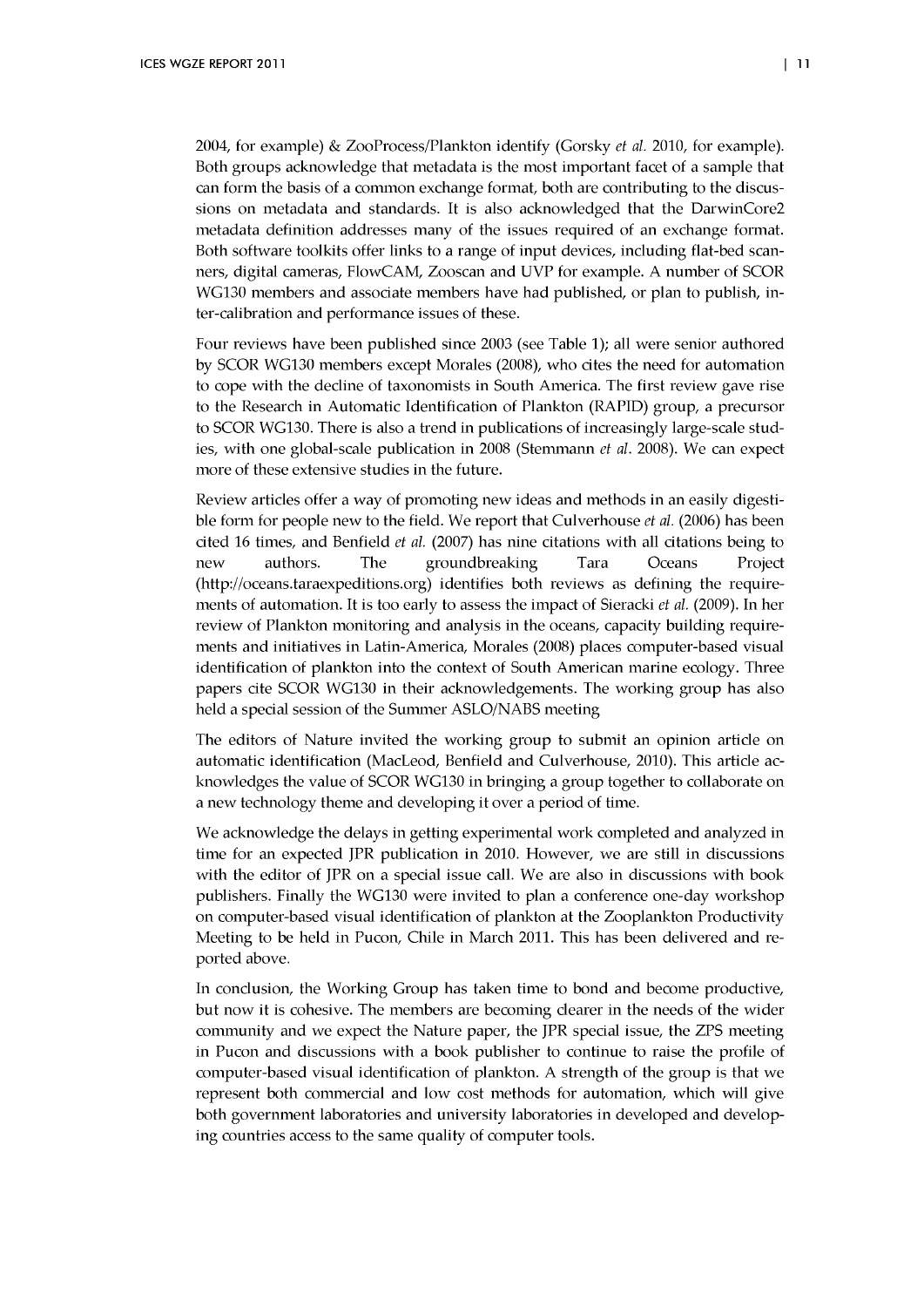#### $\overline{7}$ ToR F: Define the meaning of the term 'biodiversity' with respect to zooplankton including its definition, measurement, and relevant indices based upon it

#### **Presenter: Lutz Postel; Rapporteur: Mark Benfield**

Lutz presented a summary of how biodiversity is defined with particular relevance to zooplankton. He then summarized the information provided by various biodiversity indices. Omori and Ikeda (1984) defined biodiversity as the degree of complexity in a community. Although species are usually the focus, the concept of biodiversity has also been used for genetic and ecosystem diversity. The term biodiversity is often misused and overused.

A paper titled "How diverse is aquatic biodiversity research?" by Moustakas and Karakassis (2005) published in Aquatic Research provides a summary of the number of publications that refer to biodiversity and the num ber or organism s in particular phyla or higher taxa. This summary was valid to 2001 but it illustrates that for many taxa (e.g. Platyhelminthes, Gastrotrichs, Nermertines), the limiting factor in addressing their biodiversity seems to be a paucity of taxonomists. Lutz also contrasted differences in the taxonomic background for fresh and marine areas. For example, marine plankton are summarized by seven volumes of Nordisches Plankton whereas a single freshwater volume (Rylov) was available for the same geographic area.

Three papers (Clarke 1992; Angel 1993; Piontkovski *et al.* 2003) indicated that biodiversity is higher at lower latitudes and in deeper waters. Moreover, biodiversity increases during ecosystem succession tow ards a climax stage.

Some terms relating to biodiversity were defined. **Species Richness**: the number of species (taxonomic groups, ecological groups) in a community. This is the simplest measure of biodiversity but does not consider the number of individuals or biomass of a single species in relation to all species. **Species Evenness:** the equitability of the distribution of individuals among species. To understand diversity one needs to integrate both species richness and evenness. Alpha Diversity: community related diversity. **Beta Diversity:** diversity over an environmental gradient (among different communities). **Gamma Diversity:** diversity over larger biogeographic regions.

Over sixty different biodiversity indices have been developed in ecology. These have two major forms: dominance indices (e.g. Simpson Index), which show the importance of one species relative to the total number of species; and diversity indices (e.g. Shannon and Weaver Index), which integrate species richness and evenness. In addition there are Evenness Indices (e.g. Pielou 1966) that interpret variations in diversity indices by describing the maximum diversity at a given number of taxa while considering the evenness of their distribution among taxa.

Lutz then gave examples of how different indices were calculated:

$$
\sum_{i=1}^{s} n_i(n_i - 1)
$$
  
Simpson Index  $D = \frac{1}{N(N-1)}$ 

where S=number of species, N=total number of organisms, and n=number of organisms of a species. This index ranges from 1 (one species contributes 100%) to 0. It decreases with the increasing importance of more species. Therefore,  $1-D \approx$  Diversity.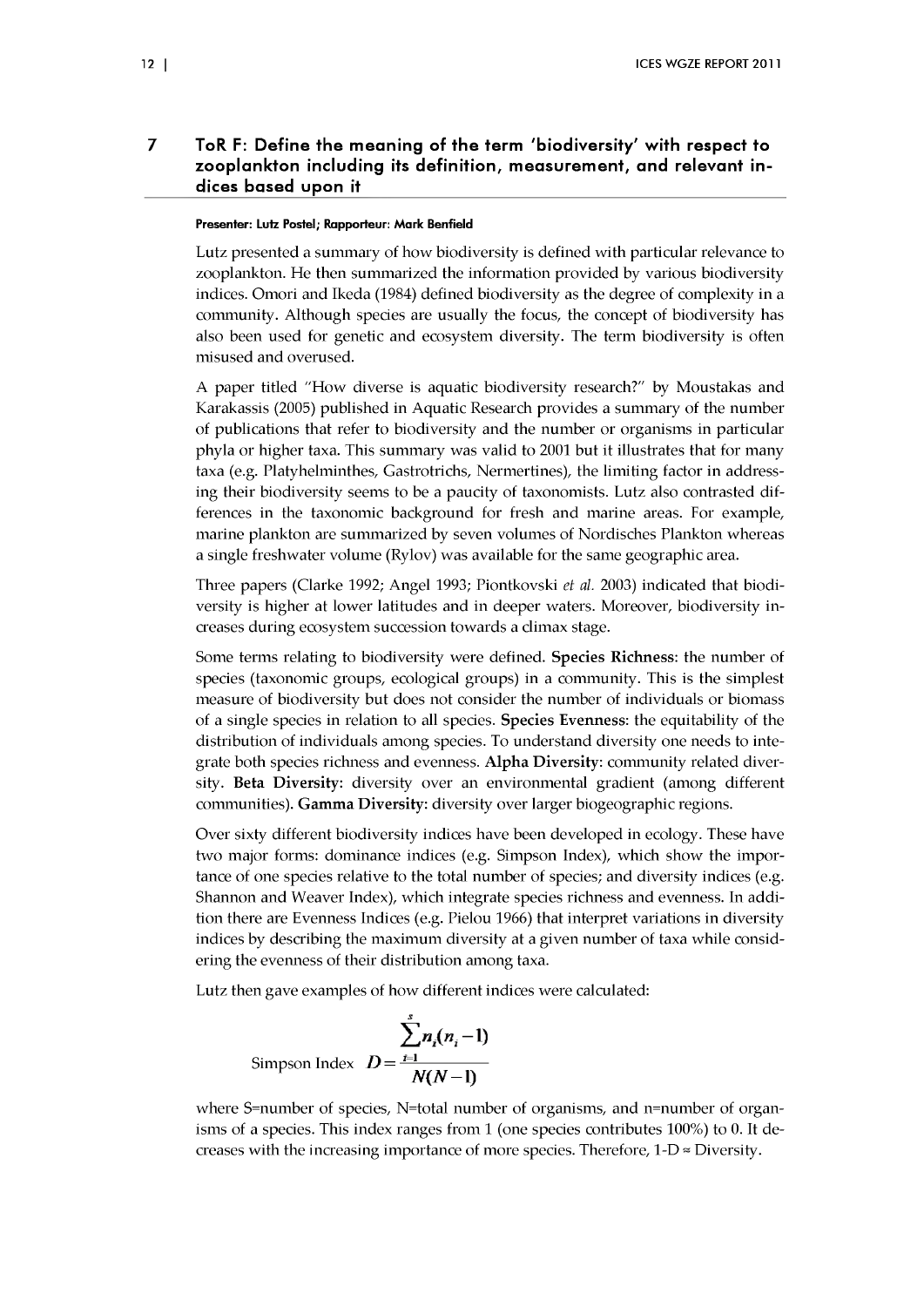The Shannon and Weaver Index 
$$
H_s = \sum_{i=1}^{s} \left( \frac{n_i}{N} \right) \log \left( \frac{n_i}{N} \right)
$$

Note that log<sub>10</sub>, log<sub>2</sub>, and log<sub>e</sub> are all in use. H<sub>s</sub> expresses the uncertainty involved in predicting w hether an individual taken at random belongs to a specific species (thus the prediction becomes less certain as H increases. The index increases with increasing species numbers and increasing similarity in relative abundance or biomass concentration.

The problem with interpreting differences in diversity indices is that two variables (species richness and evenness) are changing. One solution is to calculate evenness by using the difference between the actual biodiversity and hypothetical biodiversity. Some examples of indices that utilize this approach were provided. The J' index (Pielou 1966) appeared to be the most stable and one best suited for general use.

$$
J' = \frac{H_s}{\log_2 S}
$$

This index describes the maximum diversity at a given number of taxa considering the evenness of the their distribution among taxa. If  $J'=1$ , it means that all taxa are evenly present in terms of numbers (or biomass or productivity). Lutz then provided examples of diversity, richness, evenness and dominance within the upper 250 m in the Benguela Frontal region off Angola.

As a practical matter, it was recommended that in publications one notes which taxonomic level was used, what importance value was used, and which logarithm was used in the Shannon and Weaver index. Errors in counting and identification can bias diversity calculations due to the problem of counting rare species.

Turning to the Zooplankton Methodology Manual, Chapter 4.5 deals with Analysis of Community Structure. It addresses questions related to diversity. How many species occur in a study area of a given size? Which device samples diversity more efficiently? How similar are two communities when comparing their dominance structure? How are associations described? The analysis of spatial and temporal formulations. The use of ECOPATH to examine processes within communities.

Biogeography is related to biodiversity. There are a number of multivariate classification techniques that include PRIMER, w hich uses Bray-Curtis similarity. A n example of this technique was dem onstrated using data from the Benguela Frontal Region. Lutz concluded his presentation by highlighting the forthcoming World Conference on M arine Biodiversity to be held in Aberdeen, Scotland, on 26-30 September 2011.

#### **References**

Clarke, A. 1992. Is there a latitudinal diversity cline in the sea? Trends Ecol. Evol., 7: 286 - 287.

- Angel, M.V. 1993. Biodiversity of the pelagic ocean. Cons. Biol., 7: 771.
- Pielou, E.C. 1966. Species-diversity and pattern-diversity in the study of ecological succession. J. Theor. Biol., 10:370-383.
- Piontkovski, S.A. et al. 2003. Plankton communities of the South Atlantic anticyclonic gyre. Oceanologica Acta, 26: 255 - 268.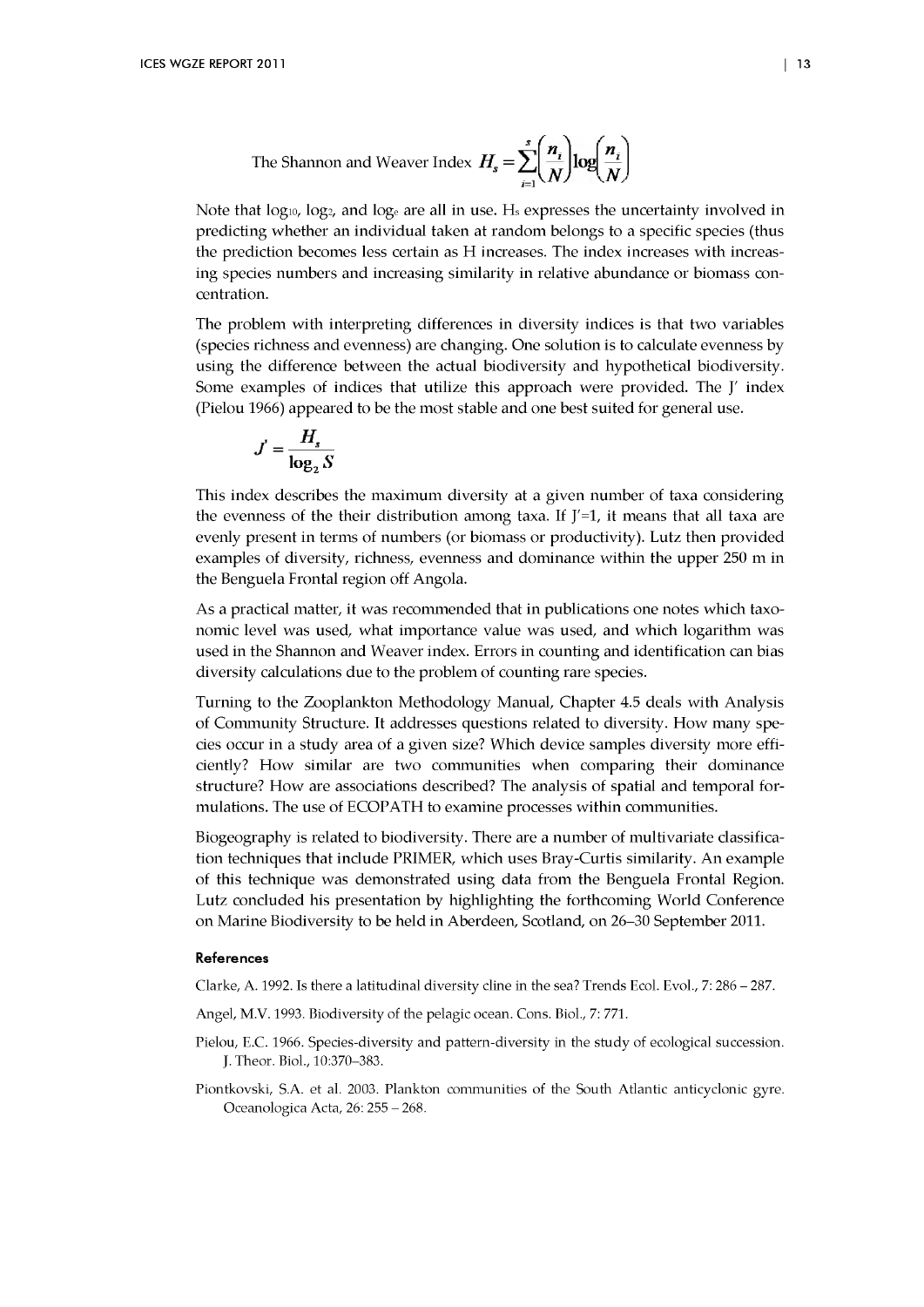## 8 ToR G: Review the progress towards the workshop: Cross calibration of biochemical indices of growth and validation against somatic growth rates

#### **Presenter: Lidia Yebra; Rapporteur: Tone Falkenhaug**

Lidia Yebra presented the progress of the planned workshop. State of the art of enzymatic activity methods is presented in the report WG ICES CM 2004/C:07). The aim of the workshop is to achieve: cross calibration of biochemical indices of growth and validation against somatic growth rates. The intended outcome of the workshop is a peer-reviewed paper with recommendation on methods correlated to somatic growth.

Workshop Activities: a) practical work (growth experiments) 10 days, b) Lectures and discussions (open to students). The plan is to use cultures of copepods at the laboratory of the host. Analyses will be made by the participants at their own labs after the workshop.

Workshop Site: DTU-Aqua were chosen as a host for the workshop (Host: Sigrun Jonasdottir?)

Funding: Applications have been submitted to the EUR-Oceans. Although the this agency encouraged the group to apply, the proposal was not funded. Lidia concluded that it might be easier to get funding at national levels. She asked the group to give suggestions of workshop sites and of possible funding opportunities.

Linda Holste offered to investigate possibilities for having a workshop in Hamburg (Janna Peters lab). Roger Harris suggested to check possibilities at Umeå, Sweden (Ulf Båmstedt) or Kiel (Uli Sommer). The EU may also have visiting grants. Peter Wiebe suggested to explore US-European country agreements as a possible funding opportunity.

## <span id="page-17-0"></span>9 ToR H: Review the progress of the SGIMT

No members of the SGIMT were present at the meeting and an update on this group was not available.

## <span id="page-17-1"></span>10 Progress Reports: BCO-DMO Data Management System Update

#### Presenter: Peter Wiebe

In 2006, the former- U.S. JGOFS and U.S. GLOBEC data management offices were united to form the Biological and Chemical Oceanography Data Management Office  $(BCO-DMO)$   $(\frac{http://www.bco-dmo.org}{http://www.bco-dmo.org})$  with an expanded mandate to serve principal investigators funded by the NSF Biological and Chemical Oceanography Sections. The BCO-DMO manages a repository where marine biogeochemical and ecological data and information developed in the course of scientific research can easily be disseminated, protected, and stored on short and intermediate time-frames. The Data Management Office also strives to provide research scientists and others with the tools and systems necessary to work with marine biogeochemical and ecological data from heterogeneous sources with increased efficacy. There are currently 16 programs with 137 projects whose data are being served by BCO-DMO and the office manages data contributed from single investigator projects as well.

The BCO-DMO data management system is composed of three major components: the metadata database, the JGOFS/GLOBEC data management system, and the web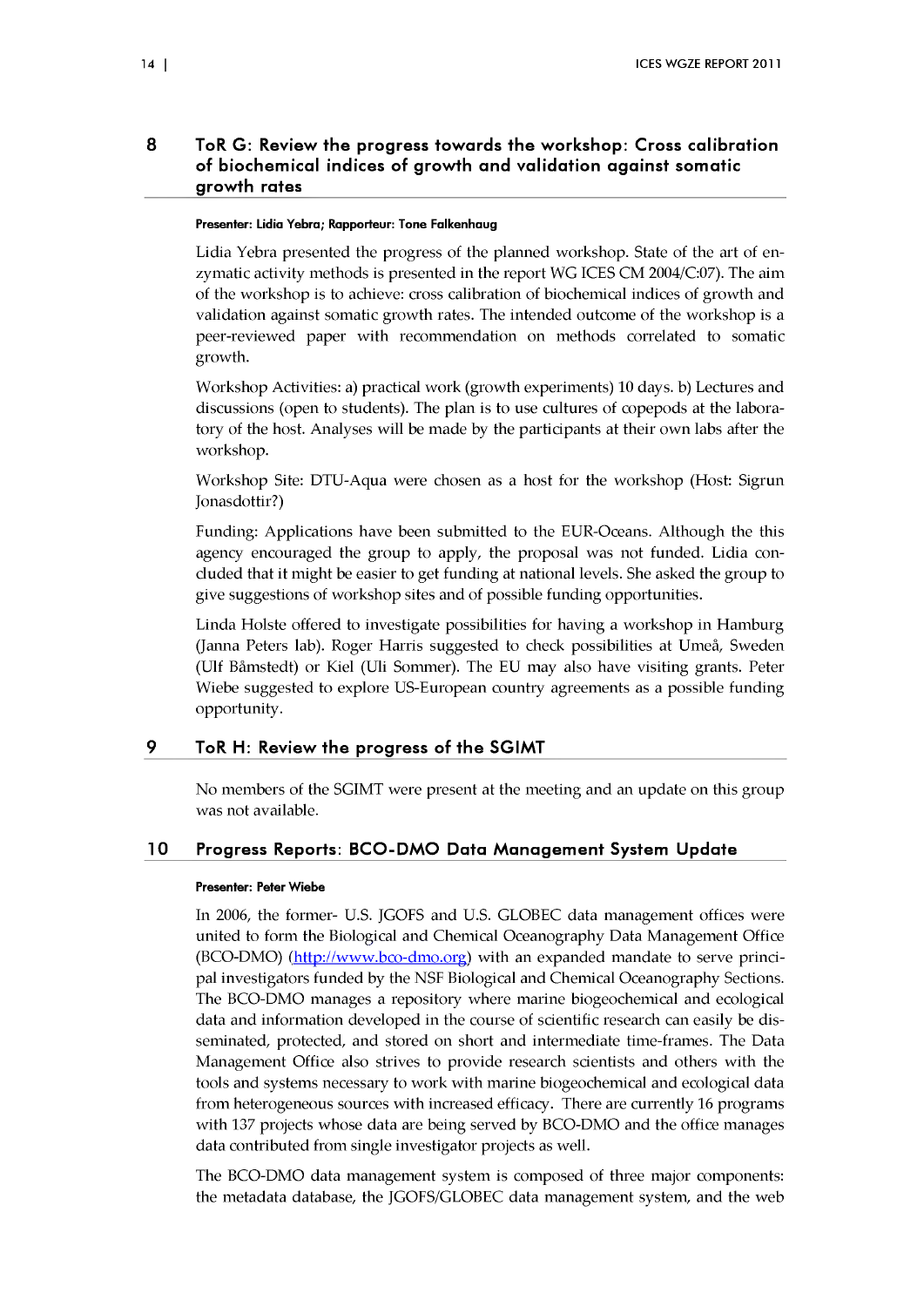interface supporting simple text-based and geospatial user interfaces that provide access to the information and data available from the BCO-DMO repository. The existence of sufficient metadata enables the discovery and accurate reuse of data beyond just the initial investigators who collect, analyze, process, and contribute the data. A MySQL-based relational database is used to store the metadata and other attributes deemed necessary to support discovery of and access to the stored data.

Web access to the data and metadata is provided in two modes: text-based and mapbased. Text-based access uses the information contained in the metadata database to format displays of the available datasets, organized by originating program, project, investigator name, instrum entation, parameter name, cruise, etc. As is common now, all web pages are generated from the most up-to-date information, on demand and directly from the database. Map-based access uses the MapServer software, originally developed at the University of Minnesota, to provide geospatial access to the available datasets. In addition to being able to identify sampling locations on a map, several different data displays have been developed. These include X-Y plots, abundance plots, time-series plots, and 3D perspective ribbon plots, so that investigators can visualize data of potential interest and assess 'fitness for purpose' before deciding to dow nload the data. Two popular exchange standards developed by the Open Geospatial Consortium, Web Mapping Service (WMS) and Web Feature Service (WFS) are supported, as well as the Keyhole Markup Language (KML) used by Google Earth and adopted as an OGC standard in 2008. The data are downloadable via the text interface in ASCII, Ocean Data View, Matlab, or NetCDF, and via the MapServer interface using Google Earth (KML) or using WFS and WMS.

## <span id="page-18-0"></span>11 Progress Reports: GreenSeas Initiative

#### **Presenter: Mark Benfield; Rapporteur: Maiju Lehtiniemi**

Mark Benfield presented the GreenSeas project initiative to contact WGZE for collaboration. The project has approached Mark Benfield by an email through Manuel Barange to ask if GreenSeas could help WGZE work.

GreenSeas (Development of global plankton data base and model system for eco**climate early warning)** is a 3-year EU FP7 project. It is led by Dr. Johnny A. Johannesen from the Nansen Environmental and Remote Sensing Center (NERSC). There are 8 other Institutes involved, but none of the WGZE group members is taking part in the project.

The main goal of the project is to 'Advance the quantitative knowledge of how planktonic marine ecosystems, including phytoplankton, bacterioplankton and zooplankton, will respond to environmental and climate change.'

GreenSeas aims to reveal the current state of the marine planktonic ecosystem and do the future assessment of climate change by collating historical plankton and associated environmental data sets on a global scale and analyzing them for changes in biogeography and biodiversity. Historical data sets which cover the latitudinal gradient of planktonic data in the Atlantic from the Arctic to the Antarctic will be collated, quality controlled, merged and harmonized to make them comparable.

WGZE was surprised that none in the group was contacted when developing the GreenSeas proposal although group's expertise would have fitted very well to the suggested research plan. Todd O'Brien mentioned that he has not been contacted in terms of data use from the COPEPOD database although GreenSeas will need the data in order to accomplish their goals. In the proposal COPEPOD is mentioned once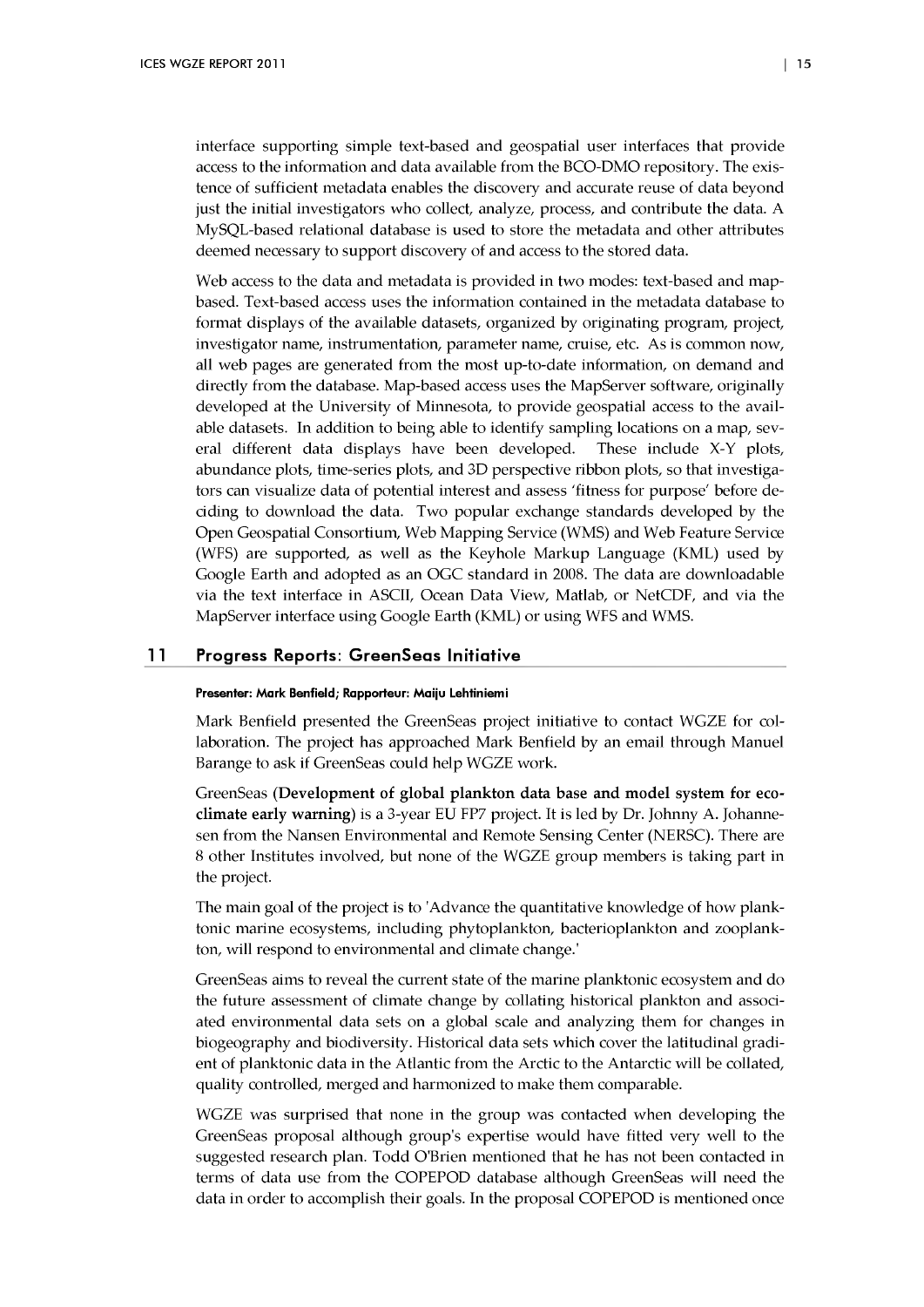am ong other plankton databases: 'There are several notable plankton databases in the world, falling broadly into three categories: the long term surveys (e.g. the Continuous Plankton Recorder survey (CPR) [http://www .sahfos.ac.uk/research.aspx](http://www.sahfos.ac.uk/research.aspx), AMT http://www.pml-amt.org.uk); long-term time-series (e.g. BATS *bats.bios.edu*, HOTS http://hahana.soest.hawaii.edu/hot/hot\_jgofs.html,

L4 http://www.westernchannelobservatory.org.uk); and global and regional scale datasets (e.g. the world plankton database, COPEPOD

[http://w w w .st.nnrfs.noaa.gov/plankton/,](http://www.st.nnrfs.noaa.gov/plankton/) ICES).'

GreenSeas will be developing a database with data from provinces and biogeographic regions stretching from the Arctic to the Southern Ocean, containing information on different size-classes of plankton in all the major oceanic ecosystem types. WGZE expressed interest to hear more about the data especially from the Arctic and the Southern Ocean, w hich is going to be used in the GreenSeas.

Plankton Survey Stakeholder Group (PSSG) will be created during the project to enhance cooperative links between GreenSeas and other surveys. This group will consist of 8-10 external experts representing the wider plankton survey community. This group will provide advice and guidance on the project orientation, with a view to developing a roadmap for the future development of sustainable integrated plankton monitoring and modelling on a global scale. They will participate in the preparation of the final recommendations at the end of the project. WGZE discussed this and decided that the group would like to have a representative in the PSSG.

Mark Benfield replied to the request sent from the GreenSeas for cooperation and wrote the following email to Manuel Barange:

"We follow with interest, the activities of the GreenSeas programme. This is an ambitious initiative that complements the activities of our Working Group. Through cooperation with COPEPOD (www.wgze.net < http://www.wgze.net >>>>>>, the WGZE serves the most comprehensive zooplankton time-series database in conjunction with environmental data and climate indices. In developing this state-of-the-art system, we have had to address many of the issues raised by GreenSeas with regard to comparing different plankton datasets.

As a great deal of time and effort has been devoted to developing the software tools to provide ICES time-series data to stakeholders, we encourage GreenSeas to avoid duplication of efforts. To this end, they may wish to share their data, particularly the digitized Russian data from the Arctic with our WG so that it can be served via CO-PEPOD. They may also wish to utilize the ICES Zooplankton Status Report as a resource for guiding their efforts.

When the PSSG is established, we would welcome an opportunity to have representation on that group and look forward to using this venue to share experiences and advances. Next year we would encourage GreenSeas to send a delegate to our annual meeting where we will have an opportunity to discuss linkages and cooperation in more depth. Please keep us informed on the activities and progress of GreenSeas."

#### <span id="page-19-0"></span>12 Progress Reports: New *Mnemiopsis* Program

#### **Presenter: Karl van Ginderdeuren**

MEMO" is the acronym for the project title *"Mnemiopsis* Ecology and Modeling: Observation of an invasive comb jelly in the North Sea". The project is implemented through the partnership between five scientific research institutes – ILVO, IFREMER,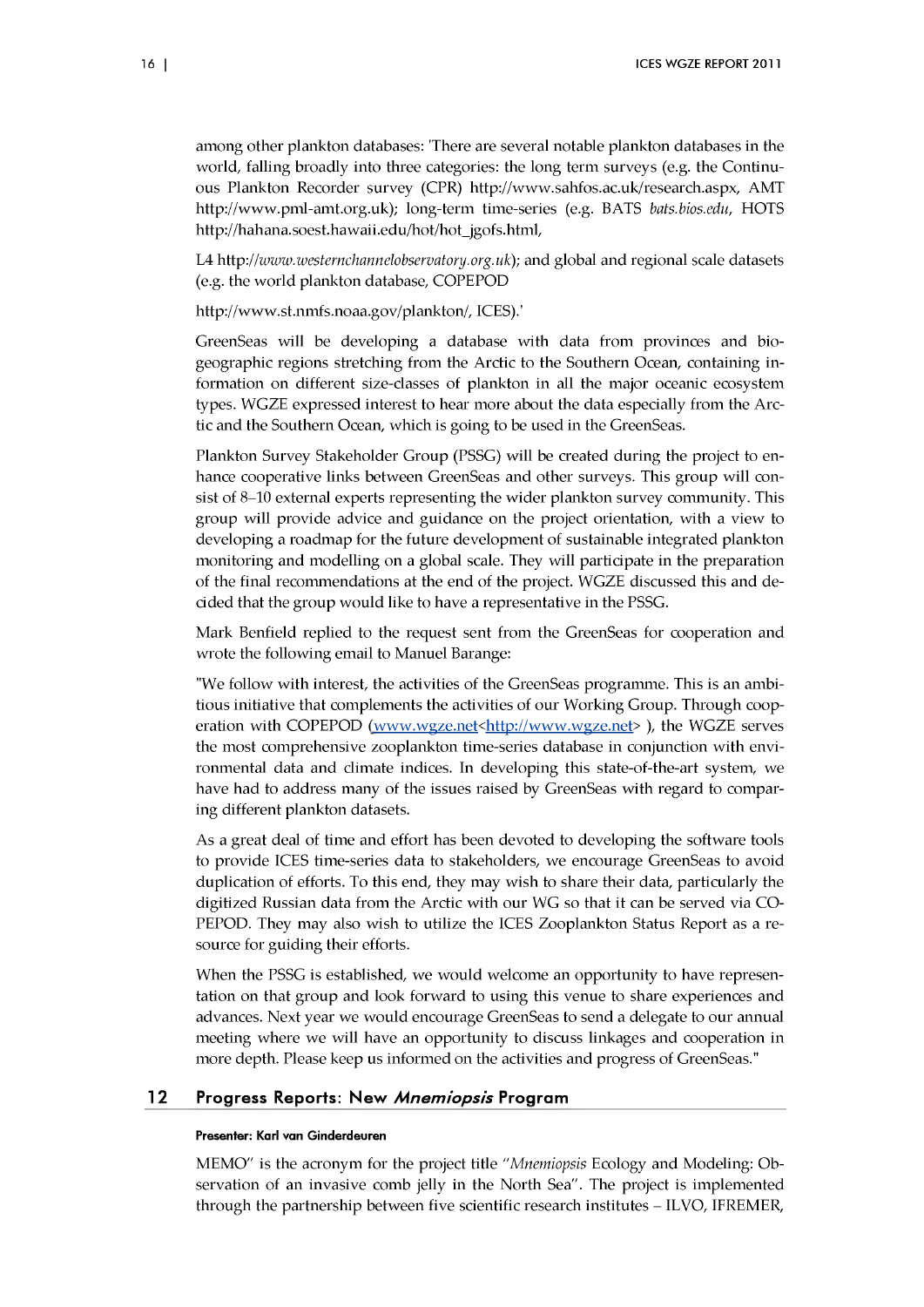ULCO-LOG, CEFAS and Deltares - and led by ILVO. The subject of the research is the comb jelly M. *leidyi* that was observed in the North Sea in 2006. This research project started on 1 January 2011 and is funded by the Interreg IVa MEMO-2 Seas Programme. In total,  $\epsilon$ 3.5 million is allocated over three years and 20 scientists are involved.

The American comb jelly comes from the Atlantic Ocean near the North American coast where it has natural enemies. Presumably it is by ballast water of ships transferred to our region. The ctenophore measures up to 12cm, although in the North Sea and the English Channel they have been observed to be around 1 to 4 cm. It is a voracious animal that feeds on all kinds of fish larvae, fish eggs and plankton. *Mnemiopsis leidyi* are capable of self-fertilization, so one copy is sufficient to start the reproductive cycle. The cycle takes about 2 weeks. *Mnemiopsis leidyi* appears to need little energy and has survived two cold North Sea winters so far.

The invasiveness of the comb jelly M. *leidyi* in the Black and Caspian Sea in the 80s and has led to a major change in the marine ecosystem and economic losses due to a decline in fish and shellfish stocks. In 2006 this species was detected in different regions of the two seas area. The spread of *M. leidyi* in this area is a major concern because of the presence of important spawning and nursery areas and migration routes for m any commercial fish and shellfish. The presence and distribution of M. *leidyi* in the two seas region, and its interaction with potential prey and predators in relation to possible changes in the environment must be closely monitored to avoid similar disasters like in southern Europe.

MEMO project has a clear and ambitious goal. The project seeks a better understanding of the identification, biology and physiology of the comb jelly, attendance, behaviour and impact monitoring in the North Sea and the development of models to assess the ecological and economic impact of M. leidyi in the two seas region.

This will be achieved through three activities: (1) Development of standard procedures for identification, monitoring and modelling of potential habitat and population dynamics of M. leidyi; (2) Studies of the physiology, eating behaviour and potential predators of the species through experiments and mathematical models; and (3) Evaluation of the potential environmental and socio-economic costs of the impact of the species by an ecosystem-based approach.

The ultimate goal is to inform, with the support of the European Union, stakeholders and the general public about the potential risk of M. *leidyi* on the marine ecosystem and professional activities in the two seas region and to identify possible measures to counter this threat.

## 13 Progress Reports: Update on the Impact of the Deepwater Horizon Oil Spill on Zooplankton

#### **Presenter: Mark Benfield; Rapporteur: Tone Falkenhaug**

Mark presented ADCP data from the spill site that suggested that zooplankton scattering had decreased following the spill compared with a reference site outside of the impact zone. Changes in mean scattering strength also indicated increased variability in the vertical migration during the oil spill.

During the discussion, Roger Harris asked if sediment traps were deployed in the area: No sediment traps were deployed and no oil spill was observed on the seafloor. Roger also asked why did they use dispersants? Mark: Dispersants were used in order to reduce the vapour pressure at the surface and to keep the oil from the coast.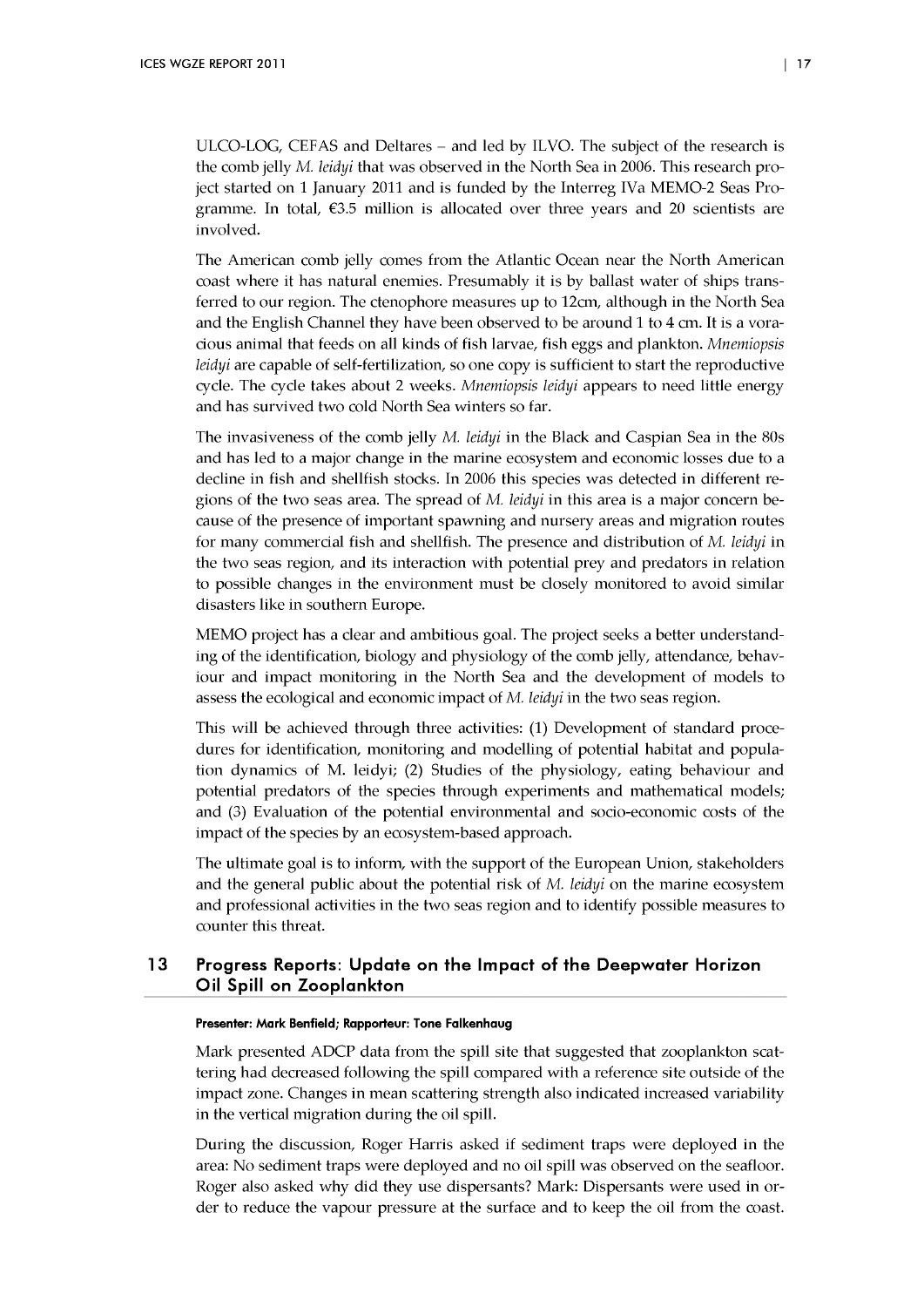However, the dispersions resulted in more oil in the water column. Preliminary results indicate increased microbial activity in the water column. Klas Møller: Would it be useful to exchange data and experiences from the Exxon Valdes oil spill? Mark: The EV oil spill was very different from the Deep Water Horizon. Different type of oil and environment makes comparisons difficult. Mark: At present there are too few quantitative data in order to demonstrate direct, short-term effects of the oil spill.

## <span id="page-21-0"></span>14 Progress Reports: Modifying the MOCNESS with a Strobelight

#### **Presenter: Peter W iebe; Rapporteur: Tone Falkenhaug**

Adult krill are well known for their ability to avoid capture by standard oceanographic plankton nets. Previous studies have shown enhanced catching rates when the nets were equipped with flashing lights. During a study of krill/herring interactions in Franklin/Georges Basins (Gulf of Maine) in the fall of 2010, MOCNESS tows were made to provide ground truth for acoustic surveying of the krill and fish. The 1 $m<sup>2</sup>$  MOCNESS was equipped with a newly designed LED based strobe light and a study was done to evaluate its efficacy in increasing krill capture rate. Two tows were taken, one during the night targeted a layer between 60 and 75 m and the other during the day targeted a layer between 160 and 190 m. Four of the nets fished with the strobe light operating at one-second intervals and four fished with the strobe light off. The sequence of on/off was random. Only the night tow has been worked up to date. On this tow, total displacement volume was significantly increased by a factor of 2.2 w hen the strobe light was on due largely to the enhanced catch of adult krill. The abundance of adult krill (mostly *Meganytiphanes norvegica*) was increased by 4.5. While the krill results from the second tow remain to be determined, an image (Figure 1) taken after the tow of the catches by each net indicate a significant enhancement to the catch occurred during the daytime as well. These preliminary current results suggest that the new MOCNESS strobe light system significantly reduces the effects of krill net avoidance and reaffirms the results of earlier studies. Thus studies of krill distribution that use standard nets without a strobe light system risk seriously under estimating the adult krill standing stock in the study region. This work is being carried out in collaboration with Gareth L. Lawson, Andone C. Lavery, Nancy J. Copley, Erich Horgan, and Albert Bradley all at the Woods Hole Oceanographic Institution.

Piotr asked whether it was possible that the euphausiids were attracted by the light, leading to an overestimation of abundance? Peter felt that the strobelight was blinding the krill, not attracting them. The krill will not have time to aggregate in front of the moving MOCNESS.

Klas Møller asked if Peter had tried the strobelight on optical systems such as the VPR? Peter responded that he had not, however, when a vertical VPR cast was made (without a strobelight), no euphausiids were observed.

Mark told about another experience when deck-lights on ships caused a behavioural response by *Euphausia pacifica* that resulted in the scattering layer to disperse, presum ably due to a change in the angle of orientation of the krill thereby reducing the backscattering.

Tone Falkenhaug asked if similar mechanisms might also be present in mesopelagic fishes. Peter indicated that he thought that fishes probably do not respond to bioluminescence in similar way as the euphausiids.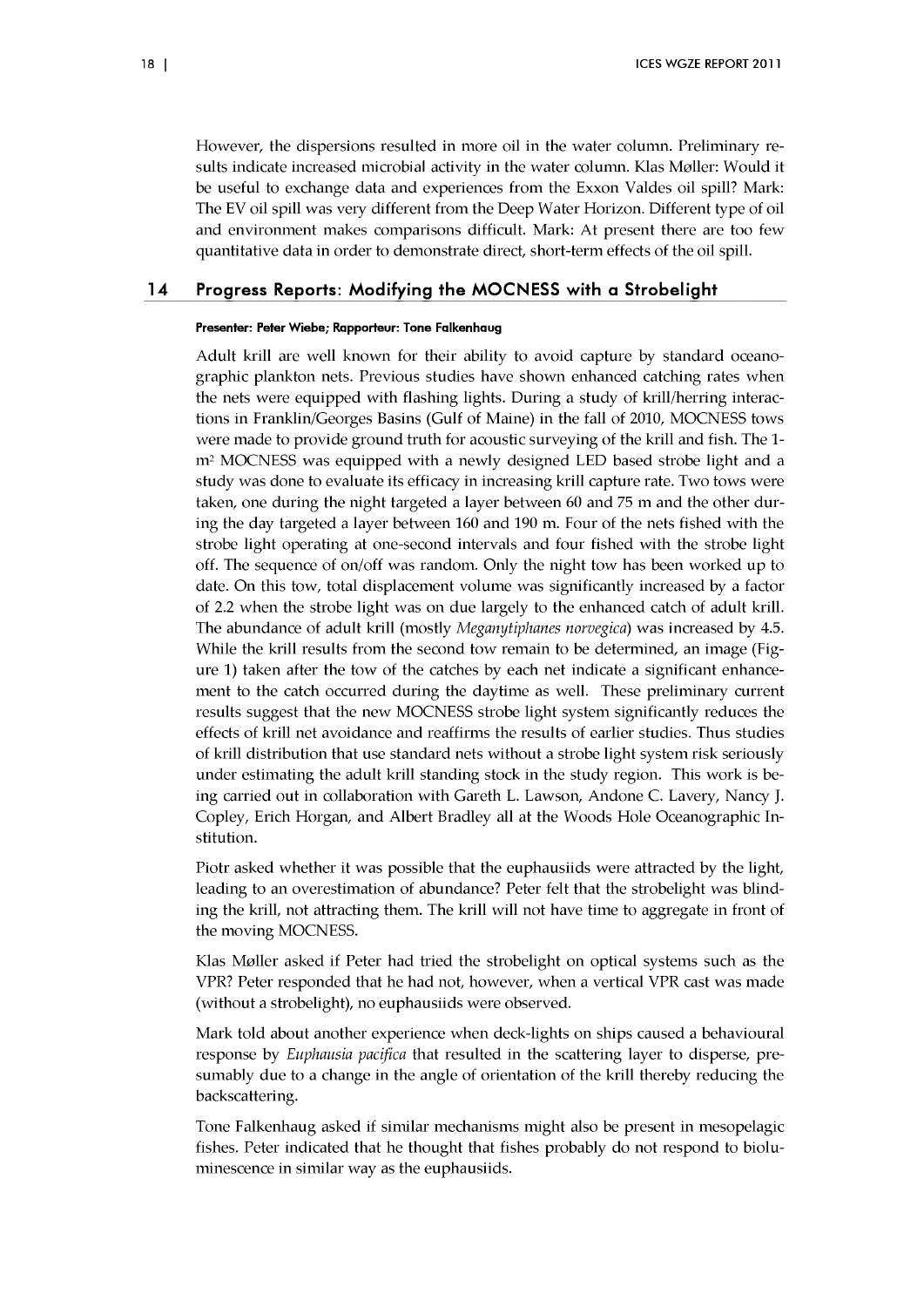Maiju Lehtiniemi asked if this could also work for mysids? Piotr pointed out that in the Baltic, sampling of mysids is very inefficient, so this may be an interesting approach in order to increase the catches. Mark remarked that when using acoustics combined with ROV studies, colleagues working in Lake Ontario found that mysids were observed to acoustically 'disappear' when light was turned on.

### 15 Progress Reports: Plankton activities at IHF, Hamburg

Linda presented results from experimental studies on egg production in *Acartia tonsa* at different tem peratures and salinities. The results show that copepods are able to adapt to rapid changes in temperature. There are plans for studies on hatching success and resting egg dynamics. This includes incubation of resting eggs at different environmental conditions (T, O2, S, POM) sampled in the field. Nauplii will be identified via genetics.

The aim of these experiments are to find triggers for the hatching of resting eggs and to produce a biochemical time-series. Linda encouraged the group to cooperate on experimental studies. Elaine asked whether they have you made any salinity studies on *Oxyrrhis* (a dinoflagellate with a very high salinity tolerance)? Linda: Currently no one is studying this in the lab.

## 16 Progress Reports: Theme Sessions at the 2011 ASC and Proposals for Theme Sessions for the 2012 ASC

#### **Presenter: Mark Benfield**

There are two theme sessions at the 2011 ASC to be held in Gdansk, Poland from 19 to 23 September. Theme session J: "Climate and fisheries related influences on marine ecosystems at regional and basin scales" will be co-chaired by W ebjorn Melle and Erica Head. Theme session K: "Integrating micro- and mesozooplankton in marine food web research" will be co-chaired by Jaimie Pierson, Steve Hay, and Sigrun Jonasdottir.

Attention was also drawn to Theme session F: "Applications of optical and image based technologies in the ecosystem approach to fisheries management".

Potential theme sessions for the 2012 ASC included: Application of new genetic techniques to food-web studies (co-chairs: A nn Bucklin, Steve Hay, and Penny Lindeque); and The Deepwater Horizon oil spill: what have we learned to understand future environmental impacts relating to pelagic ecology (co-chairs: Mark Benfield and Cabell Davis).

## 17 Progress Reports: SCICOM Codes and Selection of Topics for 2012 ToRs

Mark Benfield summarized the SCICOM Science Plan codes that are used to categorize ToRs within a common framework. He presented the coding of our 2011 ToRs using the scheme and discussed the importance of attempting to select ToRs that diversify as much as is possible, the breadth of what we address. Our current ToRs and their SCICOM codes are given below.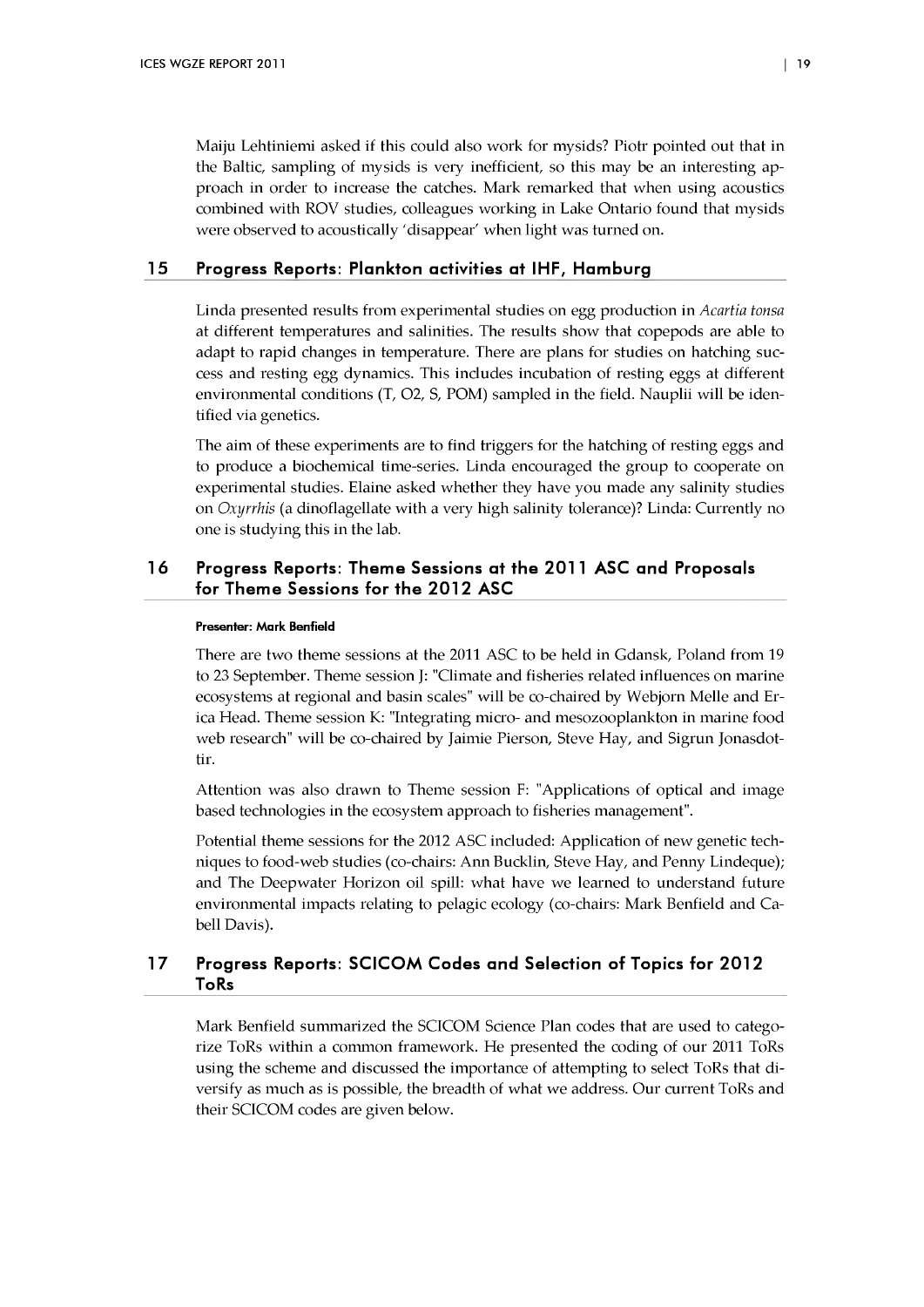| <b>Term of Reference</b>                                                                                                                                                                                                                        | Code 1         | Code 2 | Code 3   |
|-------------------------------------------------------------------------------------------------------------------------------------------------------------------------------------------------------------------------------------------------|----------------|--------|----------|
| a) Identify current zooplankton sorting centres and laboratories and<br>prepare a review of their services, costs, and taxonomic expertise.                                                                                                     | 121            | 113    | $\theta$ |
| b) Build on the work relating to microzooplankton completed in<br>Riga (2007) and explore the extent to which microzooplankton<br>could be included in the zooplankton time-series produced in the<br>Plankton Status Report.                   | 121            | 162    | $\theta$ |
| c) Prepare a report on updating the Zooplankton Methodology<br>Manual including identifying areas of the manual that require<br>updating and activities that lend themselves to multimedia tutorials<br>(e.g. videos) to be served via the web. | $\overline{0}$ |        |          |
| d) Review the Zooplankton Status Report and consider further<br>developments and improvements to its contents including new<br>time-series and additional analyses.                                                                             | 121            | 162    | 321      |
| e) Review the outcomes of SCOR 137 (Coastal Phytoplankton Time-<br>Series) and SCOR 130 (Automatic Visual Plankton Identification)<br>and summarize findings relevant to zooplankton ecology.                                                   | 121            | 245    | 000      |
| f) Define the meaning of the term 'biodiversity' with respect to<br>zooplankton including its definition, measurement, and relevant<br>indices based upon it.                                                                                   | 121            | 346    | 162      |
| g) Review the progress towards the workshop: Cross calibration of<br>biochemical indices of growth and validation against somatic<br>growth rates.                                                                                              | 000            | 346    |          |
| h) Review the progress of the SGIMT.                                                                                                                                                                                                            | 121            | 122    | 346      |

## 18 Identification of Terms of Reference for 2012

The Working Group agreed upon the following Terms of Reference. The corresponding SCICOM Science Plan codes are listed.

| Term of Reference                                                                                                                                                                                    | Code 1 | Code 2 | Code 3 |
|------------------------------------------------------------------------------------------------------------------------------------------------------------------------------------------------------|--------|--------|--------|
| a) Review videos of zooplankton sampling/processing techniques<br>as part of progress in updating the Zooplankton Methodogy<br>Manual.                                                               | 000    |        |        |
| b) Review allometric relationships relating zooplankton<br>morphology to volume, mass, carbon and identify data needs,<br>utility, and regional applicability of these equations.                    | 144    | 152    | 161    |
| c) Update and discuss expanded content for the 2012 Zooplankton<br>Status Report and consider areas where the Phytoplankton and<br>Zooplankton Status Reports could be harmonized.                   | 321    | 162    | 141    |
| d) Identify analytical approaches and the potential for publications<br>arising from more advanced analysis of existing time-series data on<br>phytoplankton, zooplankton, hydrography, and climate. | 322    | 162    | 115    |
| e) Summarize the status of blooms by gelatinous zooplankton in<br>coastal and shelf ecosystems.                                                                                                      | 112    | 162    | 245    |
| f) Summarize regional examples of understudied zooplankton that<br>may be ecologically important but which are not currently<br>monitored.                                                           | 152    | 162    | 121    |
| g) Review the content of the summary of zooplankton sorting<br>centres produced in the past year.                                                                                                    | 113    | 121    | 000    |
| h) Identify relevant zooplankton indicators with utility for<br>assessment of ecosystem quality.                                                                                                     | 143    | 162    | 311    |
| i) Review the progress of the SGIMT.                                                                                                                                                                 | 121    | 122    | 346    |
| $\mathbf{j}$ ) Review the outcomes of theme sessions J and K from the 2011<br>Annual Science Conference.                                                                                             | 000    | 11X    |        |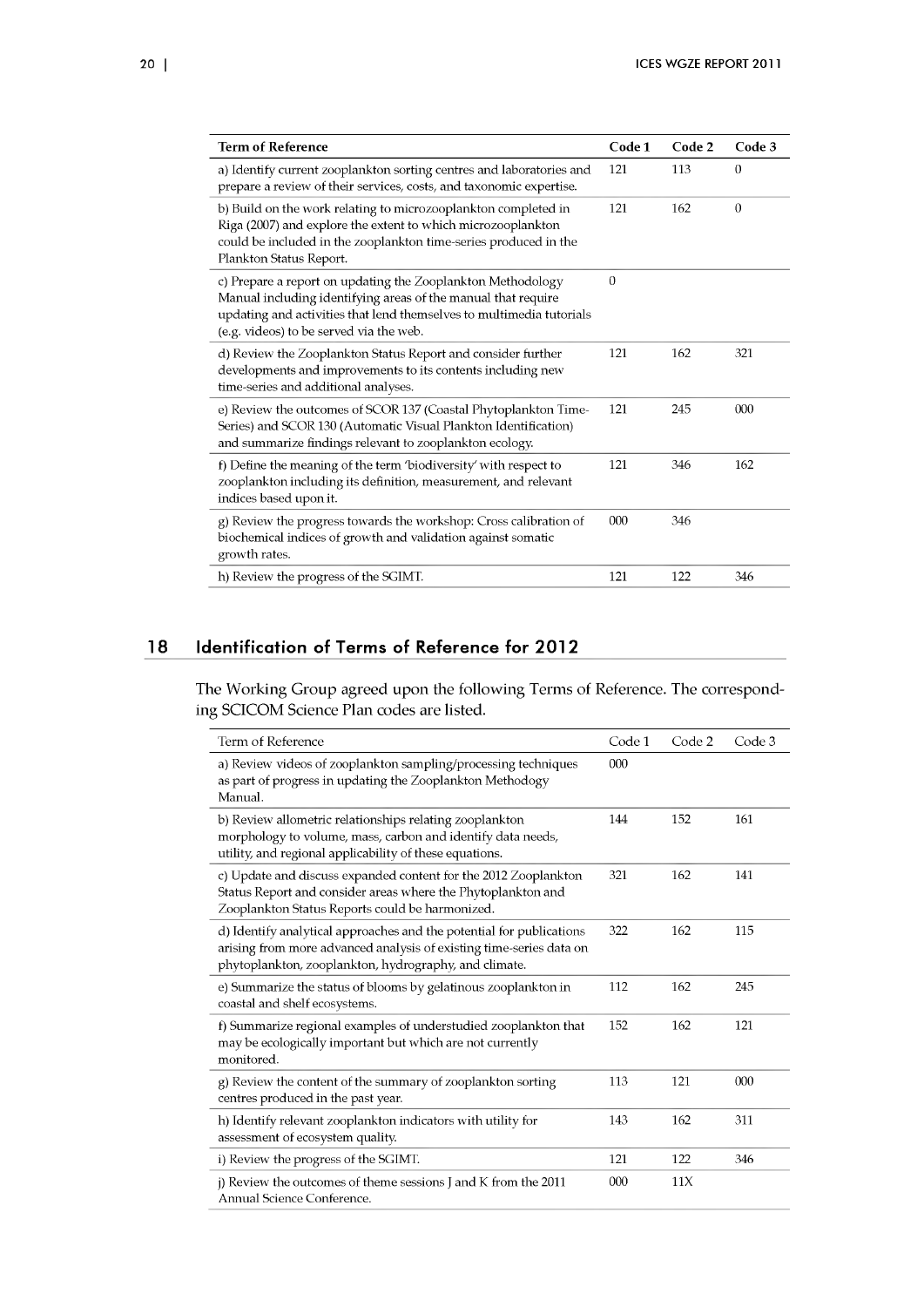## 19 Election of a New Chairperson and Selection of a Venue for the 2012 Meeting

The current Chairperson's term of office expires at the end of 2011. Nominations were opened for a new Chairperson. Mark Benfield nominated Piotr Margonski and this was seconded by Roger Harris. Piotr accepted the nomination and was elected chair by a unanimous vote.

Our next meeting will be held jointly with the WGPME. Erica Head and Bill Li offered to host the meeting in Halifax, Nova Scotia. Lidia Yebra offered to host the meeting in Malaga, Spain. The consensus of the group was that a meeting in Malaga would be easier for more members to attend given the ease of obtaining affordable flights and that the climate during March in Malaga would be an additional attraction. We contacted the chairs of the WGPME (Bill Li and Xelu Moran) and they supported the Malaga venue. At the annual meeting of the WGPME, they formally voted to hold a meeting with the WGZE in Malaga, Spain, 26–29 March 2012.

Mark Benfield thanked the members and guests for their contributions and the group expressed their gratitude to Piotr Margonski and his colleagues and students at MIR for their outstanding hospitality and logistical support of the meeting. The meeting was adjourned.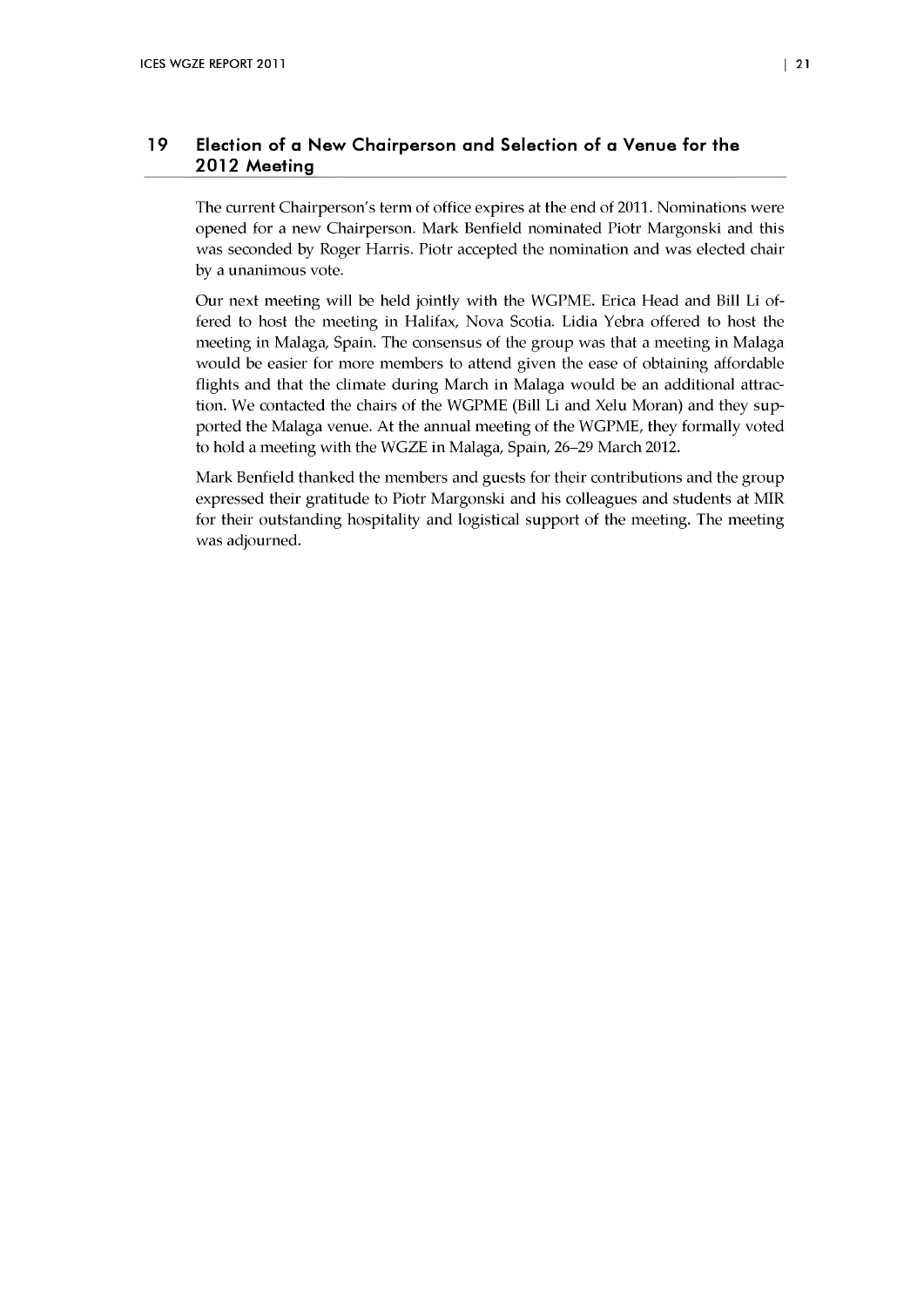| <b>NAME</b>        | <b>ADDRESS</b>                                                                                                                                                                                               | PHONE/FAX          | <b>EMAIL</b>                |
|--------------------|--------------------------------------------------------------------------------------------------------------------------------------------------------------------------------------------------------------|--------------------|-----------------------------|
| Mark<br>Benfield   | Louisiana State<br>University,<br>School of the Coast &<br>Environment,<br>Dept. Oceanography &<br>Coastal Sciences, 2179<br>Energy, Coast &<br>Environment Building,<br>Baton Rouge, LA 70803<br><b>USA</b> | +1-225-578-6372    | mbenfie@lsu.edu             |
| Høgni Debes        | Faroe Marine Research<br>Institute, Nóatún 3,<br>100 Tórshavn, Faroe<br>Islands                                                                                                                              | +298-35 39 00      | Hoegnid@hav.fo              |
| Tone<br>Falkenhaug | Institute of Marine<br>Research, Flødevigen<br>N-4817 His, Norway                                                                                                                                            | +47 37059020       | tonef@imr.no                |
| Elaine<br>Fileman  | Plymouth Marine<br>Laboratory, Prospect<br>Place, The Hoe,<br>Plymouth, PL1 3DH,<br>UK                                                                                                                       | +44 1752 633100    | ese@pml.ac.uk               |
| Elena<br>Gorokhova | Stockholm University<br>Department of Applied<br>Environmental Science,<br>Svante Arrhenius väg<br>8, SE-11418 Stockholm                                                                                     | +46 8 6747341      | elena.gorokhova@itm.su.se   |
| Roger Harris       | Plymouth Marine<br>Laboratory, Prospect<br>Place - Plymouth - PL1<br>3DH - UK                                                                                                                                | +44 1752 633400    | r.harris@pml.ac.uk          |
| Linda Holste       | Biological<br>Oceanography<br>Institute for<br>Hydrobiology and<br>Fisheries Research<br>University of<br>Hamburg,<br>Grosse Elbstrasse 133,<br>22767 Hamburg<br>Germany                                     | +49 40 42838 6653  | linda.holste@uni-hamburg.de |
| Robbert Jak        | <b>IMARES</b> Institute for<br>Marine Resources &<br>Ecosystem Studies<br>Bevesierweg 4 -<br>gebouw MML Fort<br>Harssens<br>Postbus / PO Box 57,<br>1780 AB Den Helder<br>Netherlands                        | +31 (0) 3174 86374 | robbert.jak@wur.nl          |

# Annex 1: List of participants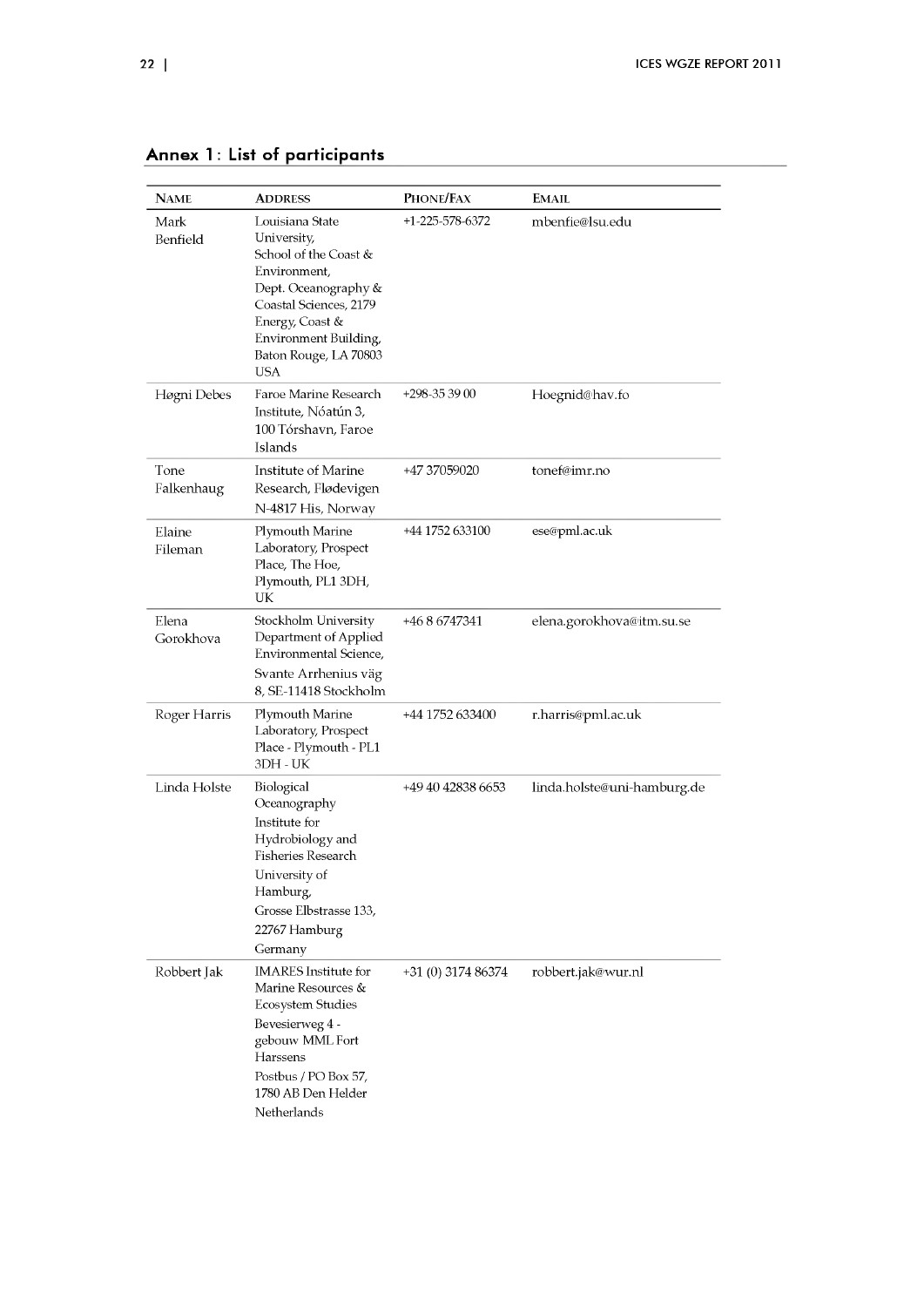| Priscilla<br>Licandro    | Sir Alister Hardy<br>Foundation for Ocean<br>Science (SAHFOS),<br>The Laboratory,<br>Citadel Hill,<br>Plymouth, England<br>PL1 2PB<br>UK                                               |                            | prli@sahfos.ac.uk                           |
|--------------------------|----------------------------------------------------------------------------------------------------------------------------------------------------------------------------------------|----------------------------|---------------------------------------------|
| Maiju<br>Lehtiniemi      | <b>Finish Environment</b><br>Institute, Marine<br>Research Center, P.O.<br>Box 140, FI-00251<br>Helsinki, Finland                                                                      | +358-40-7255085            | maiju.lehtiniemi@ymparisto.fi               |
| Piotr<br>Margonski       | Sea Fisheries Institute,<br>Department of<br>Fisheries<br>Oceanography and<br>Marine Ecology<br>ul. Kollataja 1<br>81-332 Gdynia, Poland                                               | +48-58-7356134             | pmargon@mir.gdymia.pl                       |
| Klas Ove<br>Möller       | University of<br>Hamburg, Institute for<br>Hydrobiology and<br>Fisheries Sciences,<br>Working Group<br>Biological<br>Oceanography , Grosse<br>Elbstrasse 133, 22767<br>Hamburg Germany | +49 40 42838 6653          | klas.moeller@uni-hamburg.de                 |
| Todd O'Brien             | NOAA - NMFS -<br>Science & Technology<br>Marine Ecosystems<br>Division, F/ST7<br>SSMC-III - Rm 12538<br>1315 East-West Hwy<br>Silver Spring,<br>Maryland 20910<br><b>USA</b>           | +1-301-713-2363 $x$<br>174 | Todd.OBrien@noaa.gov                        |
| Sophie Pitois            | CEFAS, Lowestoft<br>Laboratory,<br>Lowestoft, Suffolk,<br>NR33 0HT, UK<br>UK                                                                                                           |                            | sophie.pitois@cefas.co.uk                   |
| Arno<br>Põllumäe         | Estonian Marine<br>Institute, Mäealuse 14<br>12618 Tallinn, Estonia                                                                                                                    | +372. 526 80 71            | arno@sea.ee                                 |
| Lutz Postel              | Leibniz Institute for<br>Baltic Sea Research,<br>Biol. Oceanography /<br>Meereskunde, Seestr.<br>15, Rostock 18119,<br>Germany                                                         | +49 381 5197 206           | lutz.postel@io-warnemuende.de               |
| Karl van<br>Ginderdeuren | Institute for<br>Agricultural and<br>Fisheries Research,<br>Ankerstraat 1<br>B-8400 Oostende,<br>Belgium                                                                               | (0032)59569882             | karl.vanginderdeuren@ilvo.vlaa<br>nderen.be |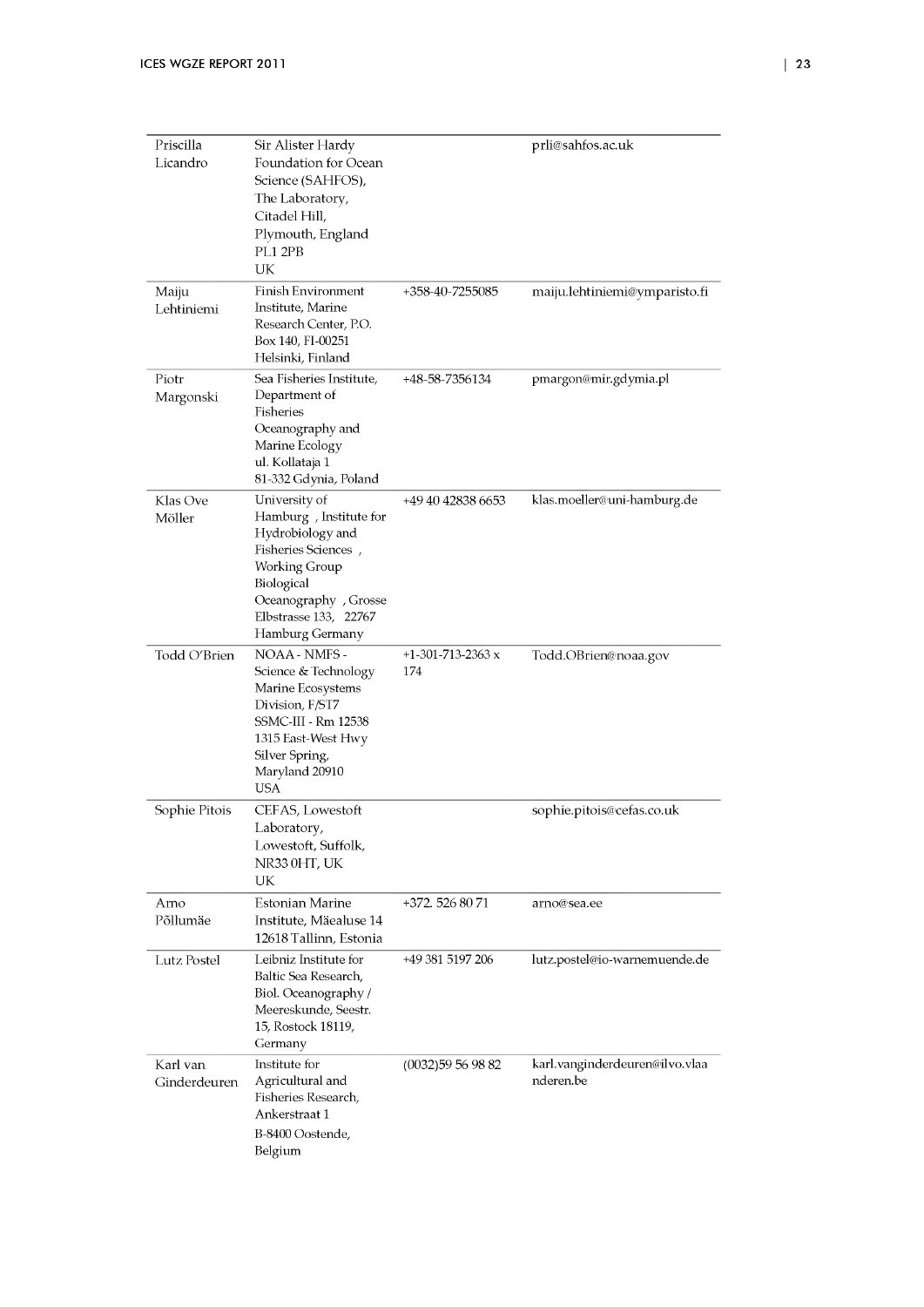| Peter Wiebe | Woods Hole                         | $+1-508-289-2313$ | pwiebe@whoi.edu       |
|-------------|------------------------------------|-------------------|-----------------------|
|             | Oceanographic                      |                   |                       |
|             | Institution, Department            |                   |                       |
|             | of Biology, MS-33,                 |                   |                       |
|             | Woods Hole, MA 02543               |                   |                       |
| Lida Yebra  | Málaga,<br>IEO,<br>CO <sub>.</sub> | +34 952-460-205   | lidia.yebra@ma.ieo.es |
|             | Puerto Pesquero s/n,               |                   |                       |
|             | Fuengirola,<br>29640,              |                   |                       |
|             | Málaga, Spain                      |                   |                       |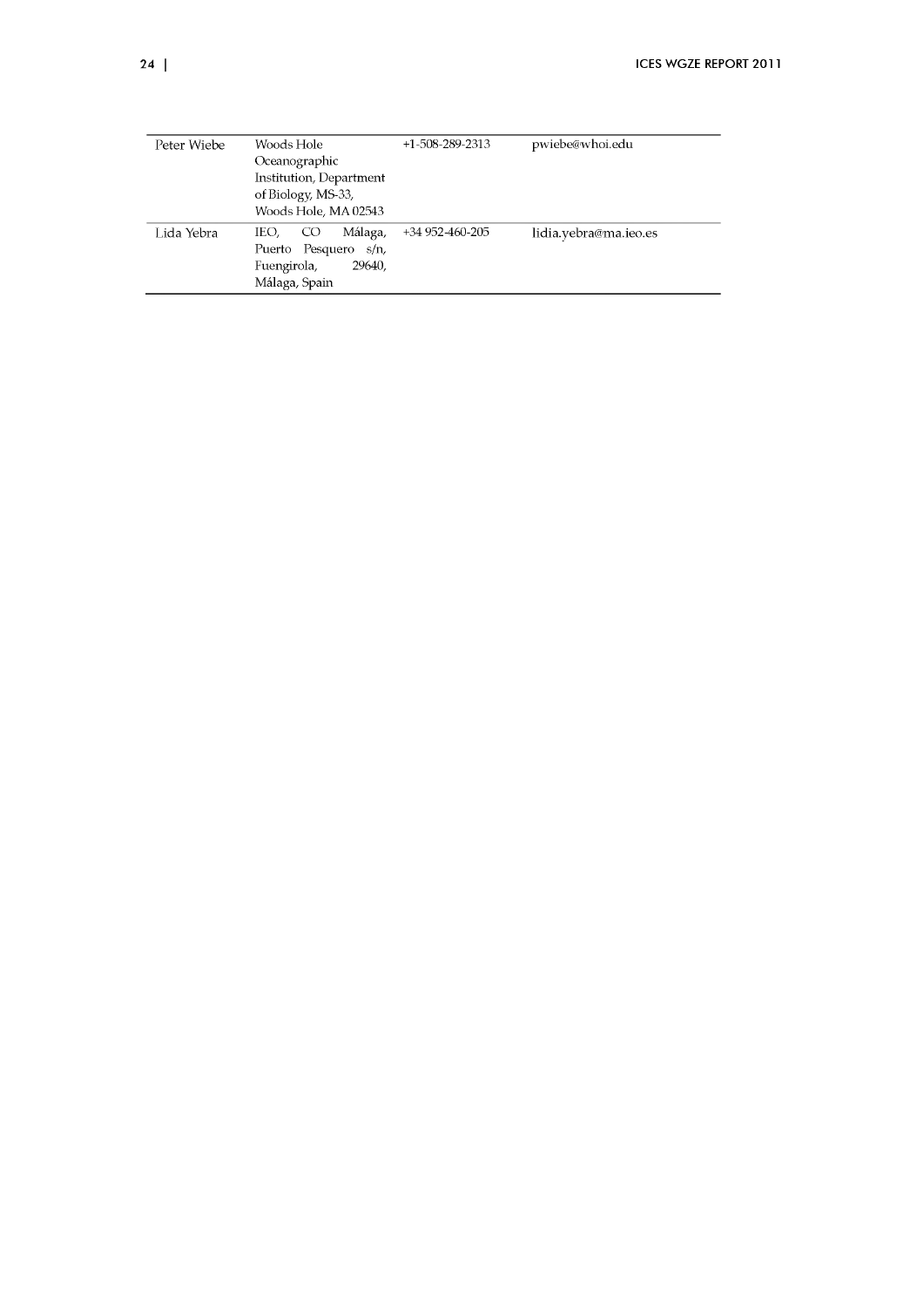## <span id="page-28-0"></span>Annex 2: Agenda

#### **Tuesday 25 Jan 2011**

| $09:00 - 0930$  | Meeting Open, Introductions, Logistics, Adopt Agenda (Mark Ben-<br>field, Piotr Margonski)                                                                                                                                                                                                |
|-----------------|-------------------------------------------------------------------------------------------------------------------------------------------------------------------------------------------------------------------------------------------------------------------------------------------|
| $09:30 - 10:30$ | ToR A: Identify current zooplankton sorting centres and laborato-<br>ries and prepare a review of their services, costs, and taxonomic<br>expertise (Piotr Margonski and colleagues from Polish Plankton<br>Sorting Center). [RAP: Klas Ove Moeller]                                      |
| $10:30 - 11:00$ | Coffee Break                                                                                                                                                                                                                                                                              |
| $11:00 - 11:30$ | ToR A: Discussion and assignments                                                                                                                                                                                                                                                         |
| $11:30 - 12:00$ | ToR B: Build on the work relating to microzooplankton completed<br>in Riga (2007) and explore the extent to which microzooplankton<br>could be included in the zooplankton time-series produced in the<br>Plankton Status Report                                                          |
| $12:00 - 13:30$ | Lunch                                                                                                                                                                                                                                                                                     |
| $13:30 - 14:00$ | BCO-DMO Data Management System Update (Peter Wiebe)                                                                                                                                                                                                                                       |
| $14:00 - 15:00$ | ToR C: Prepare a report on updating the Zooplankton Methodol-<br>ogy Manual including identifying areas of the manual that require<br>updating and activities that lend themselves to multimedia tutori-<br>als (e.g. videos) to be served via the web (Roger Harris) RAP:<br>Hogni Debes |
| 15:00           | Coffee Break                                                                                                                                                                                                                                                                              |
| $15:30 - 16:30$ | ToR C: Discussion and assignments                                                                                                                                                                                                                                                         |

## **Wednesday 26 Jan 2011**

- 09:00 -10:00 WGPME and WG137 (Phytoplankton Time-series) Progress. *This covers part of ToR E.* (Todd O'Brien) and COPEPODITE: COPEPOD Interactive Time-series Explorer (Todd O'Brien)
- 10:00 10:30 GreenSeas Initiative (Mark Benfield)
- 10:30-11:00 Coffee Break
- 11:00-11:30 ToR D: Review the Zooplankton Status Report and consider further developments and improvements to its contents including new time-series and additional analyses (Todd O'Brien)
- 11:30 12:00 New *Mnemiopsis* Program (Karl Van Ginderdeuren)
- 12:00 -13:00 Lunch
- 13:00-13:30 ToR E: Review the outcomes of SCOR 137 (Coastal Phytoplankton Time-Series) (Todd O'Brien) and SCOR 130 (Automatic Visual Plankton Identification) and summarize findings relevant to zooplankton ecology (Mark Benfield)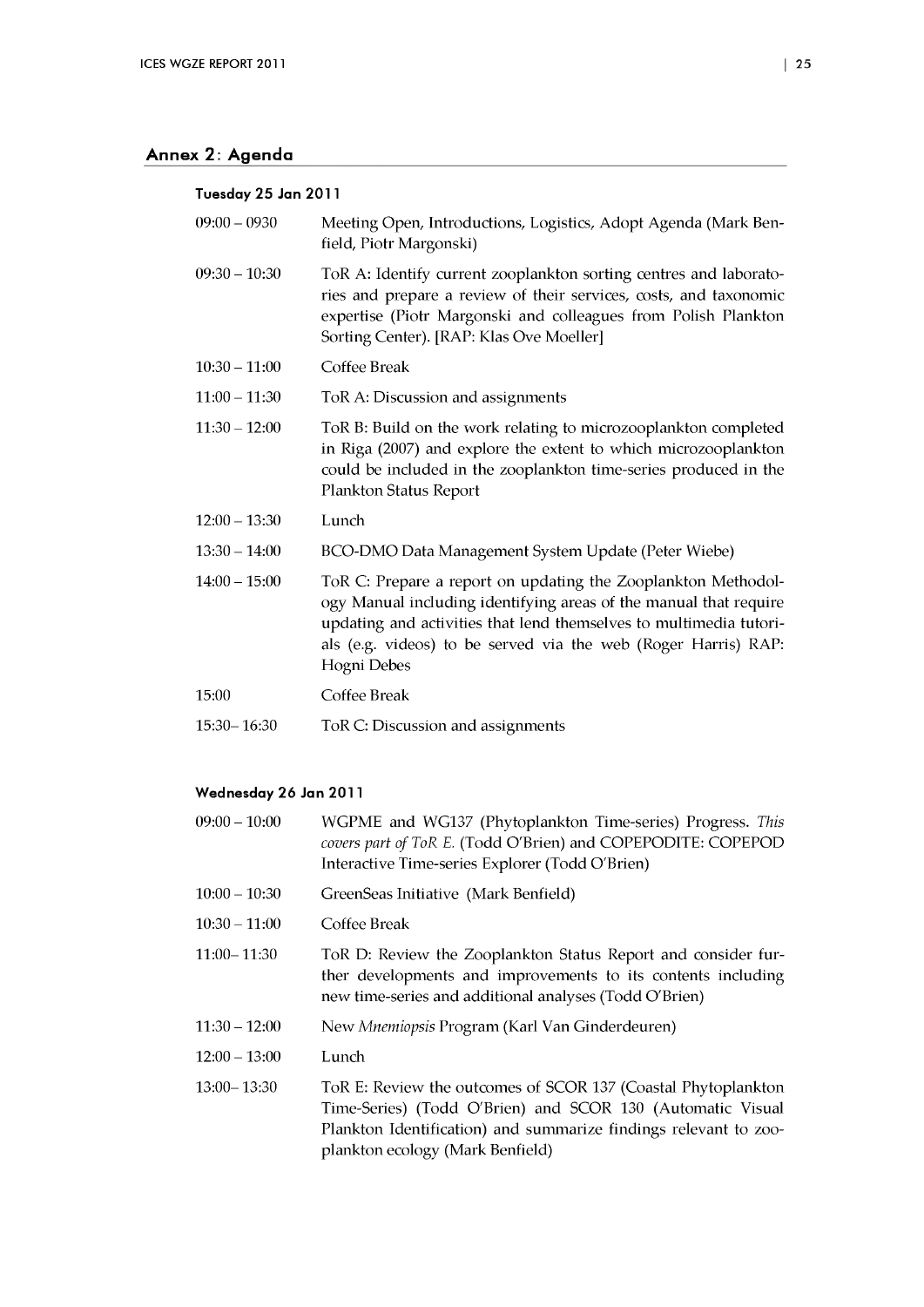| $13:30 - 14:30$ | ToR F: Define the meaning of the term 'biodiversity' with respect<br>to zooplankton including its definition, measurement, and relevant<br>indices based upon it (Lutz Postel). |
|-----------------|---------------------------------------------------------------------------------------------------------------------------------------------------------------------------------|
| $14:30 - 15:00$ | Revisit ToR B                                                                                                                                                                   |
| $15:00 - 15:30$ | Coffee Break                                                                                                                                                                    |
| $15:30 - 16:00$ | ToR G: Review the progress towards the workshop: Cross calibra-<br>tion of biochemical indices of growth and validation against so-<br>matic growth rates (Lidia Yebra).        |
| $16:00 - 16:30$ | Update on the Impact of the Deepwater Horizon Oil Spill on Zoo-<br>plankton (Mark Benfield)                                                                                     |
| $16:30 - 17:00$ | Modifying the MOCNESS with a Strobelight (Peter Wiebe et al.)                                                                                                                   |
|                 |                                                                                                                                                                                 |

## Thursday 27 Jan 2011

| $09:00 - 09:30$ | Theme Sessions at the 2011 ASC and Proposals for Theme Sessions<br>for the 2012 ASC $(TBA)$ |
|-----------------|---------------------------------------------------------------------------------------------|
| $09:30 - 10:30$ | Discussion: SCICOM Codes and Selection of Topics for 2012 ToRs                              |
| $10:30 - 12:00$ | TBA.                                                                                        |
|                 | 12:00 - 1900 Visit Old Town of Gdansk                                                       |

## Friday 28 Jan 2011

- 09:00 10:30 Continue discussion of 2012 ToRs
- 10:30-11:00 Coffee Break
- 11:00 12:00 Selection of location for next meeting and nomination of a new Chairperson.
- 12:00 Close Meeting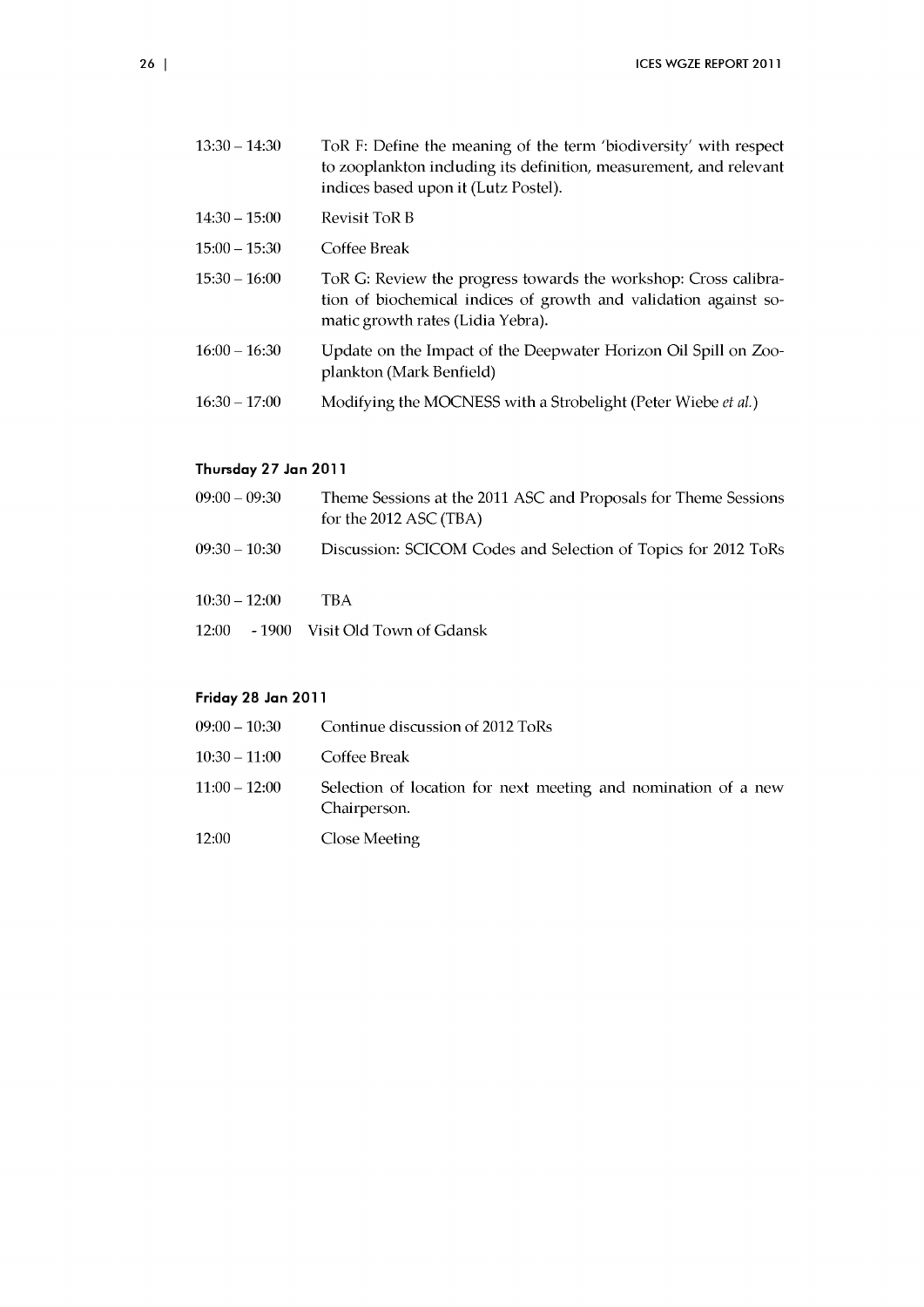## Annex 3: WGZE draft terms of reference for the next meeting

The **Working Group on Zooplankton Ecology** (WGZE), chaired by Piotr Margonski, Poland, will meet in Malaga, Spain, 26-29 March 2012 to:

- a) Review videos of zooplankton sampling/processing techniques as part of progress in updating the Zooplankton Methodogy Manual;
- b ) Review allometric relationships relating Zooplankton morphology to volume, mass, carbon and identify data needs, utility, and regional applicability of these equations;
- c ) U pdate and discuss expanded content for the 2012 Zooplankton Status Report and consider areas w here the Phytoplankton and Zooplankton Status Reports could be harmonized;
- d ) Identify analytical approaches and the potential for publications arising from more advanced analysis of existing time-series data on phytoplankton, zooplankton, hydrography and climate;
- e ) Summarize the status of blooms by gelatinous Zooplankton in coastal and shelf ecosystems;
- f) Summarize regional examples of understudied zooplankton that may be ecologically important but which are not currently monitored;
- g) Review the content of the summary of zooplankton sorting centres produced in the past year;
- h ) Identify relevant zooplankton indicators with utility for assessment of ecosystem quality;
- i ) Review the progress of the SGIMT;
- *j*) Review the outcomes of theme sessions J and K from the 2011 Annual Science Meeting.

WGZE will report by 15 May 2012 (via SSGEF) for the attention of SCICOM and ACOM.

## Supporting Information

| Priority:                   | The activities of this group are a basic element of the SSGEF, fundamental to<br>understanding the relation between the physical, chemical environment and<br>living marine resources in an ecosystem context. Reflecting the central role of<br>zooplankton in marine ecology, the group members bring a wide range of<br>experienced expertise and enthusiasm to bear on questions central to ICES<br>concerns. Thus the work of this group must be considered of very high priority<br>and central to ecosystem approaches.                                                                                                                                                                                                                                        |
|-----------------------------|-----------------------------------------------------------------------------------------------------------------------------------------------------------------------------------------------------------------------------------------------------------------------------------------------------------------------------------------------------------------------------------------------------------------------------------------------------------------------------------------------------------------------------------------------------------------------------------------------------------------------------------------------------------------------------------------------------------------------------------------------------------------------|
| Scientific<br>justification | Action Plan No: 1.<br>Term of Reference a) Review videos of zooplankton sampling/processing<br>techniques as part of progress in updating the Zooplankton Methodogy<br>Manual.<br>SCICOM Science Code: 000 (Capacity Building). Updating the ICES<br>Zooplankton Methodology Manual has been identified as a priority activity by<br>this group. Many techniques mentioned in the manual are most effectively<br>communicated visually. A series of short (3 min) videos will be produced by<br>teams within the group, leading to production of a video series that<br>compliments concepts in the ICES Zooplankton Methodology Manual. This is a<br>first step in updating the latter.<br>Term of Reference b) Review allometric relationships relating zooplankton |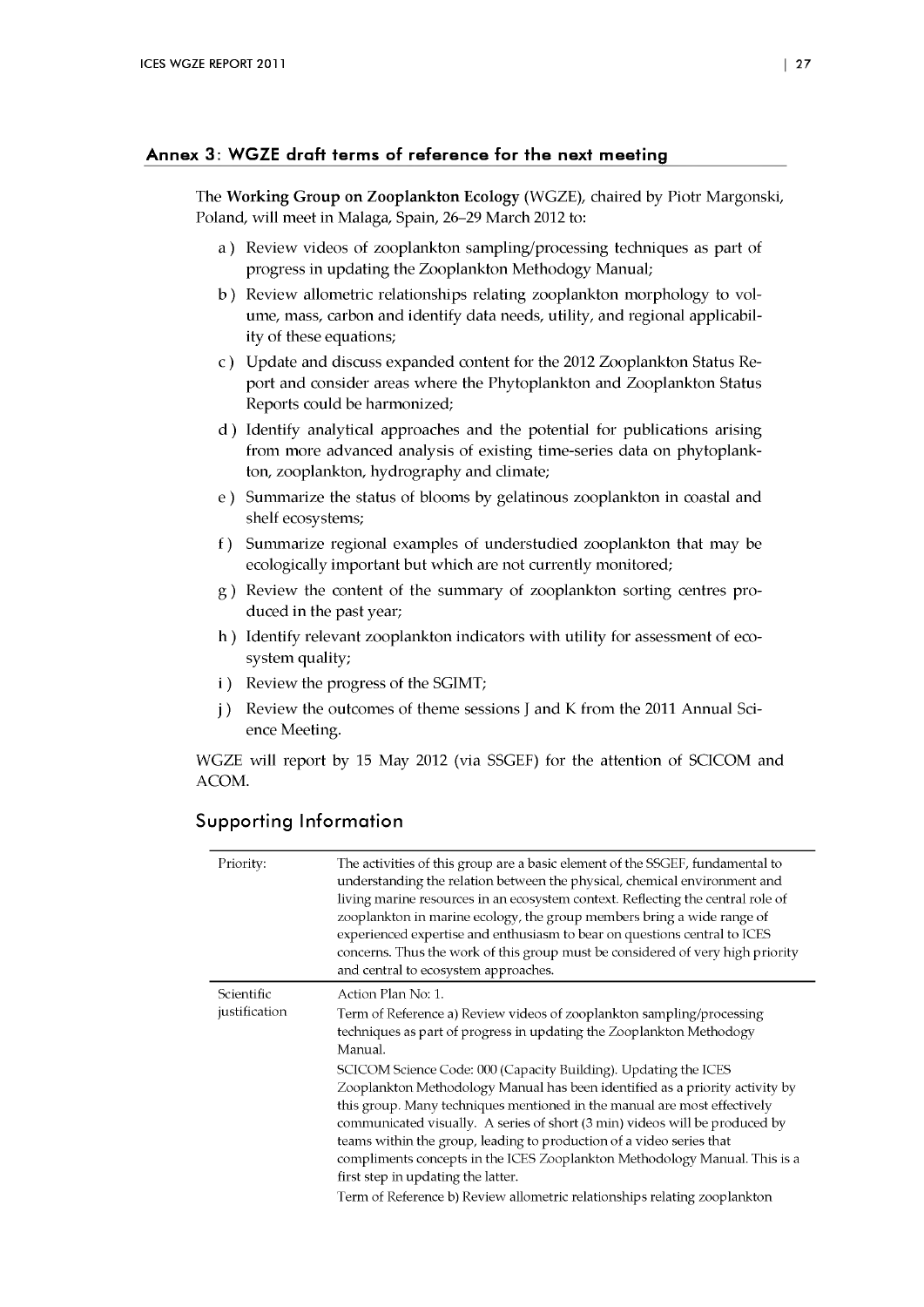morphology to volume, mass, carbon and identify data needs, utility, and regional applicability of these equations.

SCICOM Codes: 144, 152, 161. Allometric relationships are commonly used to quickly convert routinely collected monitoring data into estimates of Zooplankton standing stock that are requested for the assessment and management of the marine ecosystem. At present a wide variety of allometric relationships are available for many Zooplankton taxa in the literature; however, there are many taxa for which, useful allometric equations are lacking.For those equations that have been obtained w ith different methodologies, or for the same taxon from different regions, an intercomparison is needed to assess their performance in reproducing a realistic Zooplankton biomass.

Term of Reference c) Update and discuss expanded content for the 2012 Zooplankton Status Report and consider areas where the Phytoplankton and Zooplankton Status Reports could be harmonized.

SCICOM Codes: 321, 162, 141. The Zooplankton Status Report continues to evolve as a major published output of the WGZE. New data analyses and techniques for comparative analysis of time-series within the ICES area will be incorporated in this next report, with a focus on expanding the regional overviews. In cooperation with WGPME, the zooplankton report will include microzooplankton and chlorophyll. The intent of this cooperation is to provide two detailed yet complimentary reports which will cover the planktonic ecosystems for the ICES Areas.

Term of Reference d) Identify and evaluate analytical approaches and the potential for publications arising from more advanced analysis of existing timeseries data on phytoplankton, Zooplankton, hydrography, and climate as summarized in existing ICES status report time-series data.

SCICOM Codes: 322,162,115. The Zooplankton Status Report now covers the Zooplankton time-series of 40 sites located in Western North Atlantic, Nordic, Barents, Baltic, North Sea, Northwestern Iberian, and Mediterranean Seas as well as accompanying data series on sea surface temperature, chlorophyll concentration and surface salinity data (Baltic Sea only). Parallel reports on hydrography and phytoplankton also exist. Synthesis of these data provides an opportunity to create a more comprehensive examination of long-term plankton community changes. An example of similar analysis carried out for seven different subregions of the Baltic Sea (ICES CRR 302) gives an example how the understanding of the ecosystem change due to e.g. climate and anthropogenic impact may benefit from the multiple time-series analyses.

Term of Reference e) Summarize the status of blooms by gelatinous Zooplankton in coastal and shelf ecosystems.

SCICOM Codes: 112, 162, 245. Recent concerns that jellyfish populations are increasing have stimulated speculation about possible causes including climate change, eutrophication, over fishing and invasions. Their fragile nature often means that gelatinous Zooplankton are poorly represented in regular monitoring programs, and many time-series are still too short to interpret causality. This ToR will give a summary of the status of the blooms and ongoing monitoring and research activities on gelatinous Zooplankton.

Term of Reference f) Summarize regional examples of understudied zooplankton that may be ecologically important, but which are not currently monitored.

SCICOM Codes: 152, 162, 121. There are groups of zooplankton (e.g. mysid shrimps, euphausiids and meroplankton) which are not presently monitored because of difficulties in finding proper sampling techniques and adequate taxonomic expertise. The absence of such taxa will bias ecosystem models due to missing links in the trophic webs in terms of carbon and energy flow. These unmonitored groups of Zooplankton will be summarized and sampling options discussed.

Term of Reference g) Review the content of the summary of Zooplankton sorting centres produced in the past year.

SCICOM Codes: 113, 121, 000. Taxonomists are a threatened species and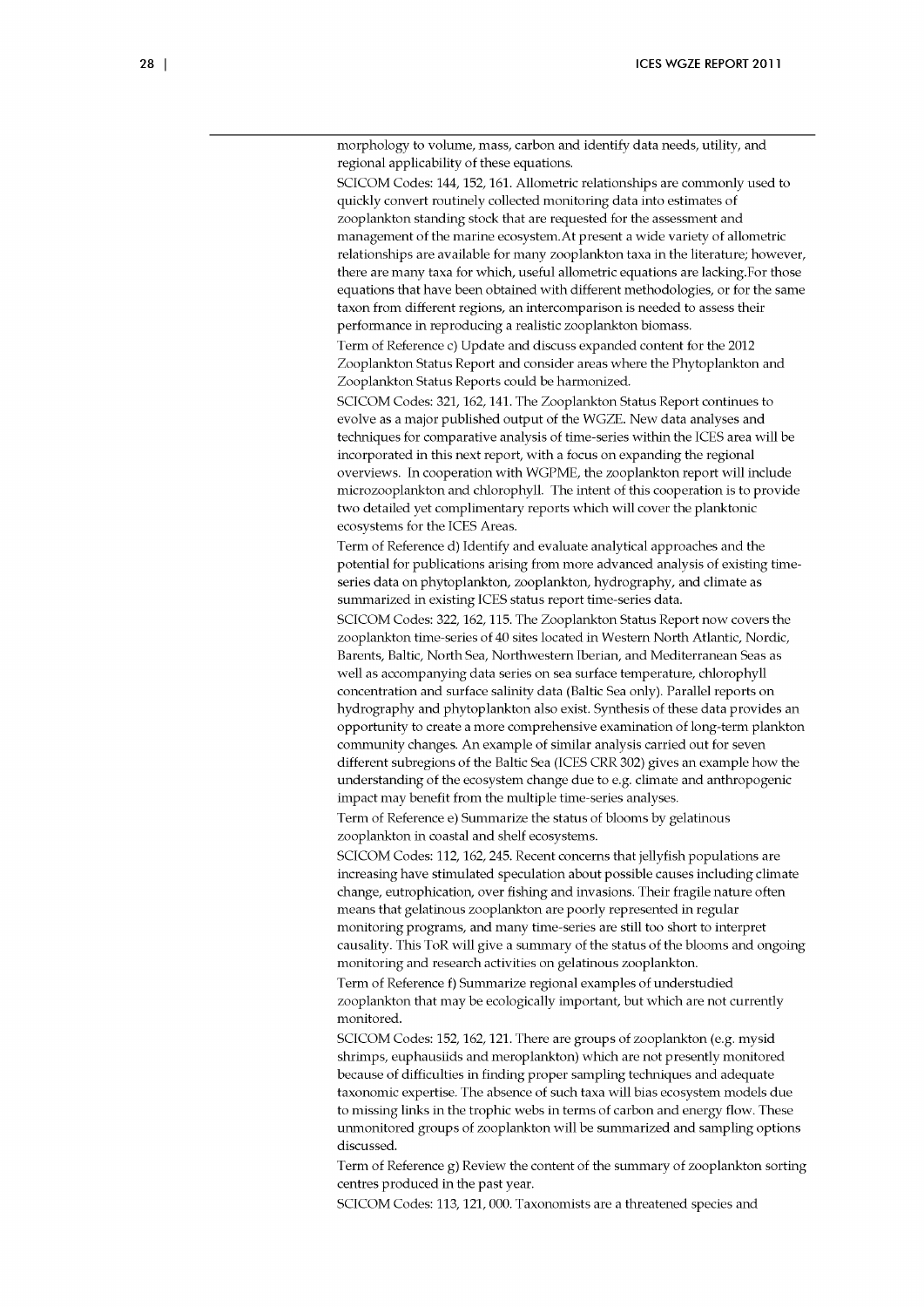|                                               | taxonomic skills are vanishing quickly. It is of high importance to know which<br>taxonomic expertise is present, and where it is situated. Therefore it is adequate<br>to list taxonomic centers and even single experts to present their competence,<br>experience and processing abilities on particular groups of zooplankton. In the<br>case of many laboratories there are numerous samples, which have not been<br>analyzed so far. Therefore we should also identify and review the centers<br>capable of helping to solve this problem. In order to have an overview of the<br>taxonomic landscape it might also be taken down not only which expertise is<br>present, but also which knowledge has gone and in which fields it is most<br>urgent to train new people.<br>Term of Reference h)Identify relevant zooplankton indicators with utility for<br>assessment of ecosystem quality.<br>SCICOM Codes: 143, 162, 311. Marine management of the pelagic ecosystem has<br>traditionally used phytoplankton and fish as indicators for ecosystem quality.<br>However, little attention has been paid to zooplankton. Information on<br>zooplankton are compiled by the WGZE, e.g. in the Zooplankton Status Report.<br>This information could be relevant to improve the assessment of ecosystem<br>quality with regard to biodiversity, invasive species, and food web relations.<br>Term of Reference i) Review the progress of the SGIMT.<br>This topic relates to SCICOM Science Codes: 121, 122, and 346. This study group<br>is addressing issues of taxonomy that are directly relevant to zooplankton<br>ecology as well as the broader ICES community. Close linkages between the<br>WGZE and the SGIMT will ensure that the latter is successful and will keep<br>members of the former informed about new developments in this area.<br>Term of Reference j) Review the outcomes of theme sessions J and K from the<br>2011 ASC.<br>SCICOM Codes: 000, 11X, . The outcomes of Theme Sessions(J): Climate and<br>fisheries related influences on marine ecosystems at regional and basin scales;<br>and (K) Integrating micro- and meso-zooplankton in marine food web research,<br>will be important to plankton and fisheries researchers. Moreover,<br>microzooplankton are important to both the WGZE and WGPME. Information |
|-----------------------------------------------|--------------------------------------------------------------------------------------------------------------------------------------------------------------------------------------------------------------------------------------------------------------------------------------------------------------------------------------------------------------------------------------------------------------------------------------------------------------------------------------------------------------------------------------------------------------------------------------------------------------------------------------------------------------------------------------------------------------------------------------------------------------------------------------------------------------------------------------------------------------------------------------------------------------------------------------------------------------------------------------------------------------------------------------------------------------------------------------------------------------------------------------------------------------------------------------------------------------------------------------------------------------------------------------------------------------------------------------------------------------------------------------------------------------------------------------------------------------------------------------------------------------------------------------------------------------------------------------------------------------------------------------------------------------------------------------------------------------------------------------------------------------------------------------------------------------------------------------------------------------------------------------------------------------------------------------------------------------------------------------------------------------------------------------------------------------------------------------------------------------------------------------------------------------------------------------------------------------------------------------------------------------------------------------------------------------------------------------------------------|
|                                               | presented at these session will be summarized.                                                                                                                                                                                                                                                                                                                                                                                                                                                                                                                                                                                                                                                                                                                                                                                                                                                                                                                                                                                                                                                                                                                                                                                                                                                                                                                                                                                                                                                                                                                                                                                                                                                                                                                                                                                                                                                                                                                                                                                                                                                                                                                                                                                                                                                                                                         |
| Resource<br>requirements:                     | Resource required to undertake the activities of this group is negligible.<br>However, ICES must be committed to provide some sponsorship and support<br>for workshops, publication costs for the Plankton Status Report                                                                                                                                                                                                                                                                                                                                                                                                                                                                                                                                                                                                                                                                                                                                                                                                                                                                                                                                                                                                                                                                                                                                                                                                                                                                                                                                                                                                                                                                                                                                                                                                                                                                                                                                                                                                                                                                                                                                                                                                                                                                                                                               |
| Participants:                                 | The Group is normally attended by some 20-25 members and guests.                                                                                                                                                                                                                                                                                                                                                                                                                                                                                                                                                                                                                                                                                                                                                                                                                                                                                                                                                                                                                                                                                                                                                                                                                                                                                                                                                                                                                                                                                                                                                                                                                                                                                                                                                                                                                                                                                                                                                                                                                                                                                                                                                                                                                                                                                       |
| Secretariat<br>facilities:                    | None.                                                                                                                                                                                                                                                                                                                                                                                                                                                                                                                                                                                                                                                                                                                                                                                                                                                                                                                                                                                                                                                                                                                                                                                                                                                                                                                                                                                                                                                                                                                                                                                                                                                                                                                                                                                                                                                                                                                                                                                                                                                                                                                                                                                                                                                                                                                                                  |
| Financial:                                    | No financial implications.                                                                                                                                                                                                                                                                                                                                                                                                                                                                                                                                                                                                                                                                                                                                                                                                                                                                                                                                                                                                                                                                                                                                                                                                                                                                                                                                                                                                                                                                                                                                                                                                                                                                                                                                                                                                                                                                                                                                                                                                                                                                                                                                                                                                                                                                                                                             |
| Linkages to<br>advisory<br>committees:        | The Group reports to the SSGEF, SCICOM and ACOM. Mainly WGZE provides<br>scientific information on plankton and ecosystems to the SSICC and welcomes<br>input from other committees, working/study groups etc.                                                                                                                                                                                                                                                                                                                                                                                                                                                                                                                                                                                                                                                                                                                                                                                                                                                                                                                                                                                                                                                                                                                                                                                                                                                                                                                                                                                                                                                                                                                                                                                                                                                                                                                                                                                                                                                                                                                                                                                                                                                                                                                                         |
| Linkages to other<br>committees or<br>groups: | Any and all working and study groups interested in marine ecosystem<br>monitoring and assessments, modelling and/or plankton studies, including fish<br>and shellfish life histories and recruitment studies. Strong working links have<br>been developed between WGZE and Mediterranean colleagues (CIESM). The<br>newly-formed WGPME will likely work closely with WGZE on issues of<br>microzooplankton ecology and trophic coupling between phytoplankton and<br>zooplankton.                                                                                                                                                                                                                                                                                                                                                                                                                                                                                                                                                                                                                                                                                                                                                                                                                                                                                                                                                                                                                                                                                                                                                                                                                                                                                                                                                                                                                                                                                                                                                                                                                                                                                                                                                                                                                                                                      |
| Linkages to other<br>organizations:           | Links with the WGPME and WGHABD are intended and some contact is<br>maintained. The WGZE input to REGNS is an ongoing effort. The Plankton<br>Status Report is of interest and practical use to a range of interested groups<br>within ICES, PICES, CIESM, GOOS and GLOBEC with other national and<br>international research groups and agencies. Increasingly marine research,<br>marine management and even marine institutes are re-aligning to take an<br>ecosystem view. These linked and collaborative approaches between many                                                                                                                                                                                                                                                                                                                                                                                                                                                                                                                                                                                                                                                                                                                                                                                                                                                                                                                                                                                                                                                                                                                                                                                                                                                                                                                                                                                                                                                                                                                                                                                                                                                                                                                                                                                                                   |

working and study groups must be encouraged. IGBP, SCOR, ESF, COML/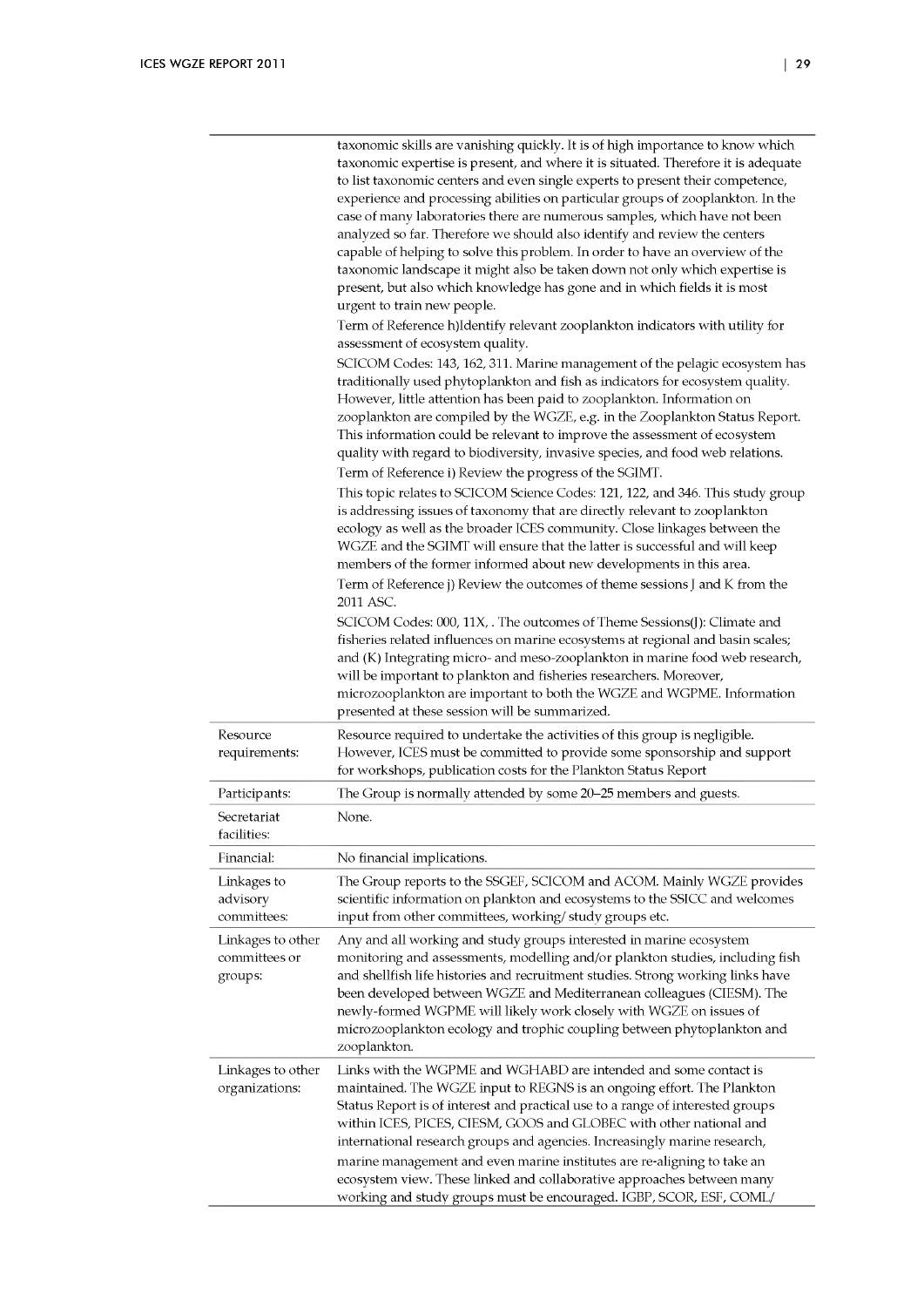CMarZ, and others have research activities meetings etc., of interest and relevant to the activities of the WGZE. Contacts are maintained through networking and collaborative activities.